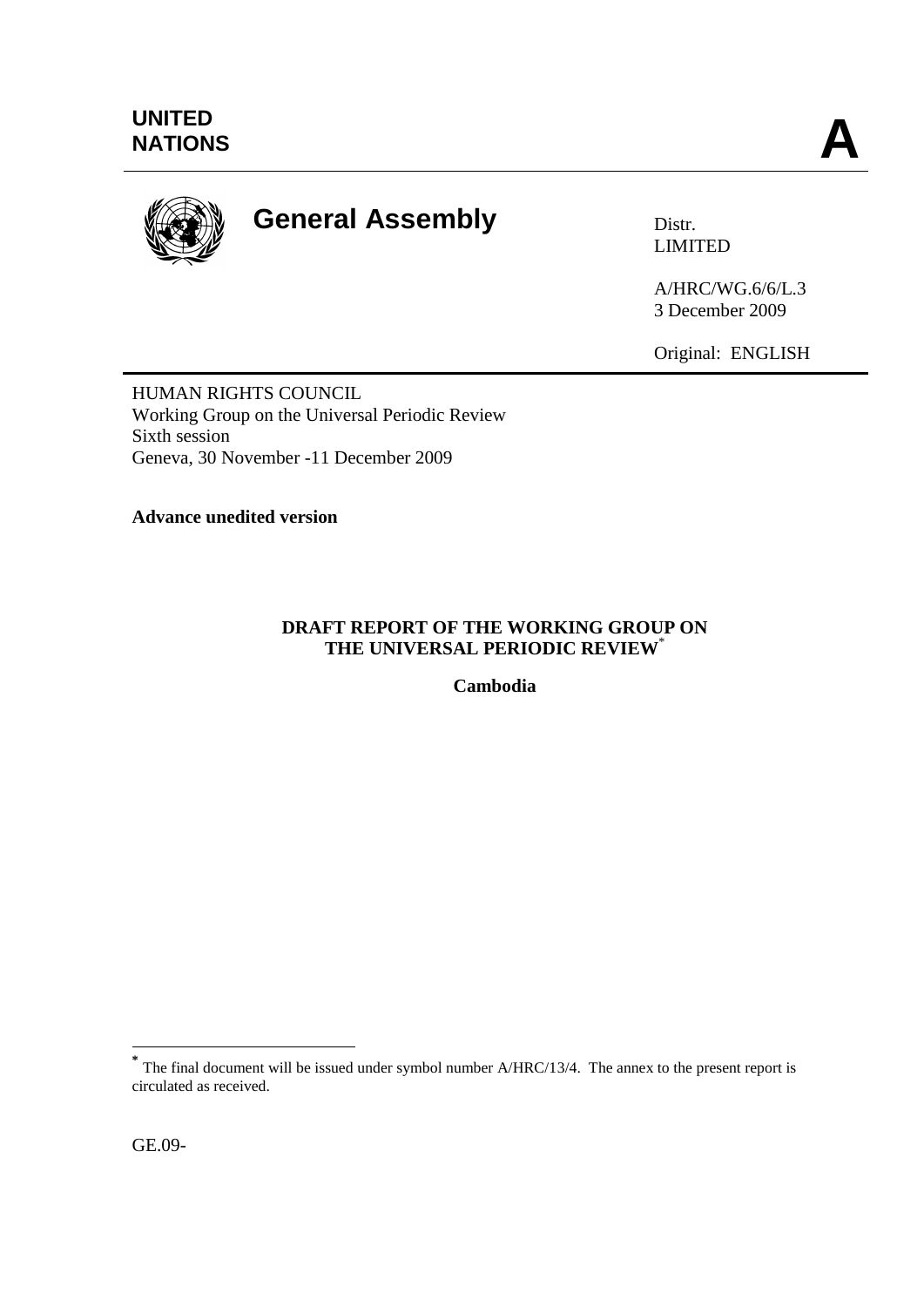# **CONTENTS**

|                                                                         | Paragraphs | Page          |
|-------------------------------------------------------------------------|------------|---------------|
|                                                                         |            | 3             |
| I. SUMMARY OF THE PROCEEDINGS OF THE REVIEW PROCESS                     | 5 - 82     | 3             |
|                                                                         |            | $\mathcal{R}$ |
| B. Interactive dialogue and responses by the State under review 23 - 82 |            | 6             |
|                                                                         |            | 14            |

#### **Annex**

|--|--|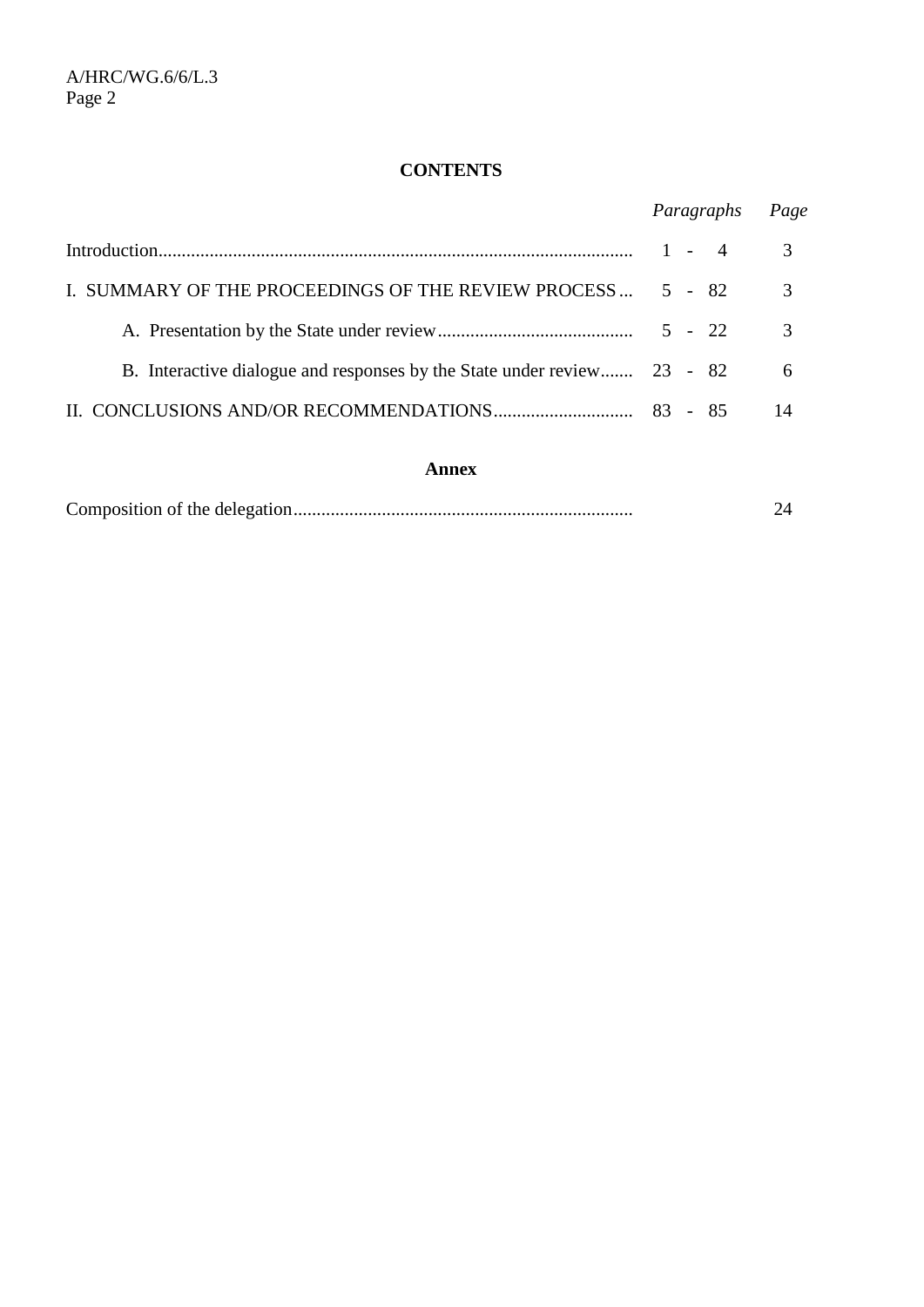#### **Introduction**

1. The Working Group on the Universal Periodic Review (UPR), established in accordance with Human Rights Council resolution 5/1 of 18 June 2007, held its fifth session from 4 to 15 May 2009. The review of Cambodia was held at the fourth meeting on 1 December 2009. The delegation of Cambodia was headed by H.E. Mr. Ith Rady, Secretary of State, Ministry of Justice, and Vice-Chairman of the Human Rights Committee of Cambodia. At its meeting held on 3 December 2009, the Working Group adopted the present report on Cambodia.

2. On 7 September 2009, the Human Rights Council selected the following group of rapporteurs (troika) to facilitate the review of Cambodia: Bahrain, Cameroon and Nicaragua.

3. In accordance with paragraph 15 of the annex to resolution 5/1, the following documents were issued for the review of Cambodia:

- (a) A national report submitted / written presentation made in accordance with paragraph 15 (a) (A/HRC/WG.6/6/KHM/1);
- (b) A compilation prepared by the Office of the High Commissioner for Human Rights (OHCHR), in accordance with paragraph 15 (b) (A/HRC/WG.6/6/KHM/2);
- (c) A summary prepared by OHCHR, in accordance with paragraph 15  $(c)$ (A/HRC/WG.6/6/KHM/3).

4. A list of questions prepared in advance by Argentina, Canada, the Czech Republic, Denmark, Germany, Hungary, Latvia, the Netherlands, Sweden, Switzerland and the United Kingdom of Great Britain and Northern Ireland was transmitted to Cambodia through the troika. These questions are available on the extranet of the UPR.

# **I. SUMMARY OF THE PROCEEDINGS OF THE REVIEW PROCESS**

# **A. Presentation by the State under review**

5. The Cambodian delegation highlighted the importance it attaches to the Council's work, including the UPR, in promoting and protecting human rights worldwide. It expressed confidence that the review would contribute towards Cambodian efforts in further enhancing human rights. The delegation emphasized the consultative process undertaken in preparation of the national report.

6. Cambodia fully shared the view that all human rights are universal, indivisible, interdependent and interrelated, and that democracy and human rights should be built through these principles, taking into account the historical, political, economic, social and cultural realities of a country. Cambodia's history has been a glorious one, but conflicts and civil war led to the destruction of all social fabrics including education, health and social protection services, with the loss of qualifications and devaluation of human capital through the Khmer Rouge regime. The country was on a long road to recovery, the delegation noted, towards peace-building, national reconciliation, reconstruction and development. The assessment of Cambodia's human rights should take this into account.

7. Cambodia is a constitutional monarchy that adopts the principles of democracy and pluralism in its political system, it said. Human Rights are enshrined in 1993 Constitution, which provides, inter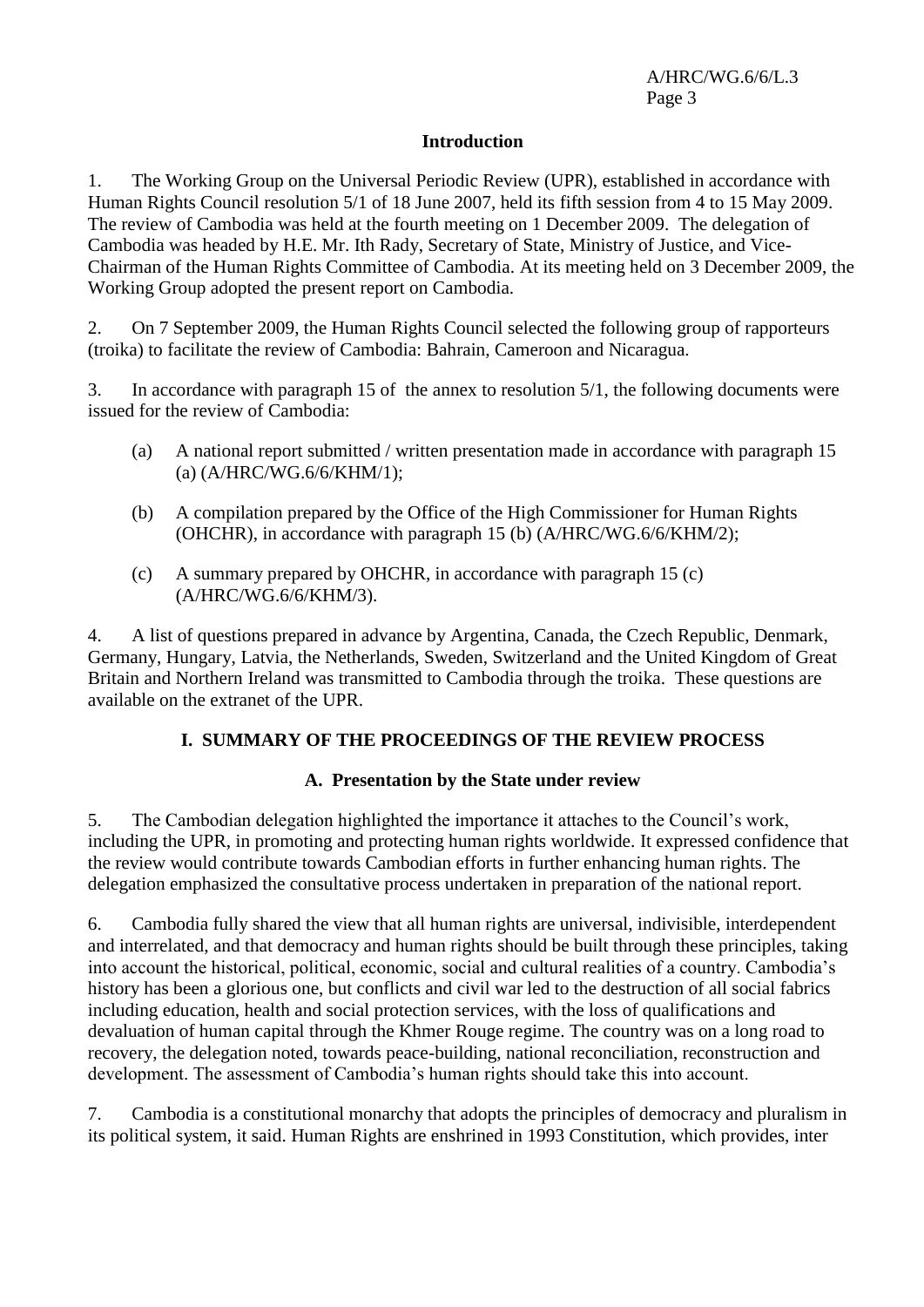alia, guarantees for equality before the law, prohibits all kinds of discrimination, and provides for protection of the freedom of speech and expression, free movement, rights to form associations, to religion and beliefs, to property and security. The delegation cited Cambodia's record of accomplishments in many areas through democratization, including remarkable success in economic growth, attributed to the political stability and security in the country.

8. In the context of international cooperation, the delegation cited its engagement with the United Nations human rights framework, including with the Special Representatives of the Secretary-General on the situation of human rights in Cambodia (the Special Representative) and the Office of the High Commissioner for Human Rights (OHCHR) in Cambodia. The Government has also made efforts, in agreement with the United Nations, to establish the Extraordinary Chambers of the Courts of Cambodia (the Extraordinary Chambers) for the prosecution of crimes committed during the period of Democratic Kampuchea. Cambodia is party to human rights and humanitarian law instruments, and has been involved in human rights as a member of the Association of Southeast Asian Nations (ASEAN). As a new party to the Optional Protocol on the Convention Against Torture and Other Cruel, Inhuman and Degrading Treatment (OP-CAT), the Government took a practical step in the establishment of a National Preventive Mechanism by a Sub-Decree signed by Prime Minister.

9. Cambodia cited initiatives with regards to institution-building and legal and judicial reforms. A number of laws and regulations adopted related to political, economic, social and cultural sectors, contributing to the realization of basic human rights, including laws on disability and on demonstration, and efforts to combat trafficking in persons and the enforcement of the law in this regard. Laws essential to the enhancement of the rule of law and democracy were under preparation. It noted that civil society actors were participating actively in the promotion of the economic-social agenda, democracy and human rights.

10. Cambodia stressed its special emphasis on poverty reduction, citing the Rectangular Strategy for Growth, Employment, Equity and Efficiency and the National Strategic Development Plan for 1996- 2010, designed to speed up development, especially in rural areas. A plan of the Cambodian Millennium Development Goals (MDGs) has been also established in line with other national strategic documents. The Government has introduced the social security system in the Financial Sector Development Strategy Plan 2006-2015. Despite remarkable progress, the quality, efficiency and delivery of the public service remained a challenge. Economic growth was still too narrow to ensure the enjoyment of all human rights. Despite a big reduction in the poverty rate from 1993 to 2007, rural poverty remained high.

11. In implementing the land law and policies, the Government was focusing on strengthening the system of land management, distribution, use and land ownership, land rights security, eradication of illegal land encroachment, and preventing the concentration of unused and unproductive lands. More than 1.6 million land titles had been provided so far. Efforts were also made to establish institutional and legal frameworks and mechanism to address the issue of land reforms, including programmes pertaining to the rights of ethnic and minority communities.

12. On the cross-cutting issue of gender, the delegation stressed this was at the forefront of Cambodia's political agenda and highlighted Government efforts to promote the status of women through implementation of "Neary Rattanak". Steps have also been taken to tackle violence against women. It cited also the Gender Mainstreaming Strategy-phase II, aimed at promoting women's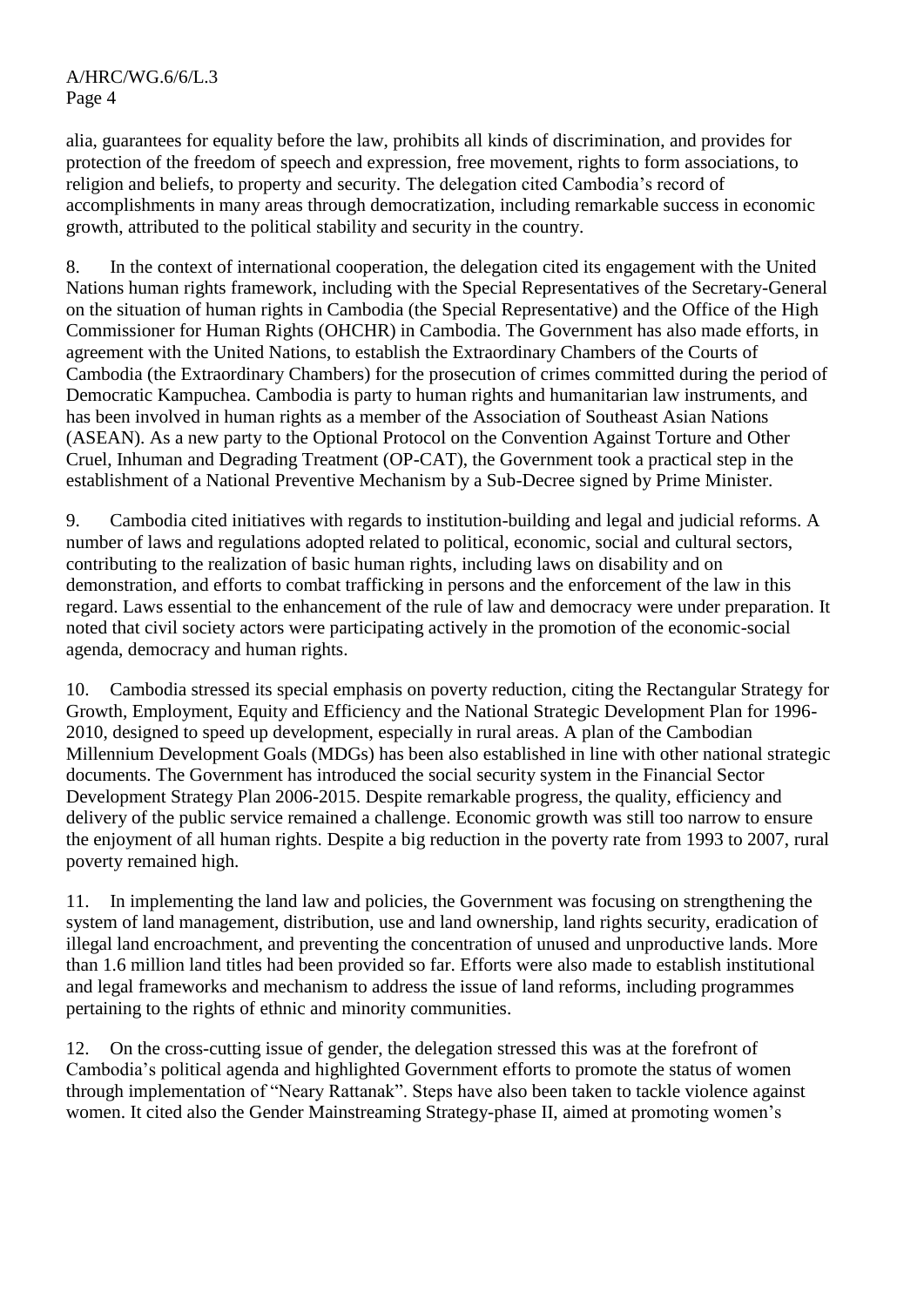capacity building, enhancing women's ability to participate in public affairs and eliminating negative perceptions of women.

13. The Government has incorporated relevant concepts of the Convention on the Rights of the Child (CRC) into a number of laws, and the Department of Anti-Human Trafficking and Juvenile Protection of the Ministry of Interior has cooperated with UNICEF, World Vision, Save the Children Norway and the OHCHR on a programme on implementation of the law against sex abuse, sex trade, women and child trafficking. Cambodia recognized the importance of education as a major tool for national development of human resources, citing relevant national strategies and progress in this regard.

14. On health matters, the delegation cited interim indicators since 2005 that suggest that health access and delivery have continued to improve. It added however that health care and rural sanitation services as well as the supply of clean water in rural areas were below MDG targets.

15. The delegation stated that Cambodia had signed the Convention on the Rights of Persons with Disabilities in 2007, and ratified a law in the relevant area in 2009. It cited a Policy Paper and Plan of Action on Disability, containing a series of measures in this regard.

16. Noting that the death penalty was abolished under the 1993 Constitution, the delegation stressed Cambodia's recognition of the rights to life and the freedom of Cambodian people, mindful of their own tragic past experience.

17. Cambodia expressed appreciation for the support provided by the international community on the promotion and protection of human rights, and hoped for a sharing of good practices and recommendations during the present review, as well as further technical assistance to enhance the institutional capacity of Cambodia.

18. On advance questions regarding the Anti-Corruption Unit, it stated that fighting corruption was one of the core elements of the Government's strategic documents. A comprehensive Anti-Corruption Law was going through the final stages of approval within the Government. Meanwhile, the existing legal framework and institutional mechanisms were being invoked to reduce and prevent corruption. The structure of the Anti-Corruption Unit was re-organized through a 2006 sub-decree and an Office for Receipt of Complaint was established. The delegation noted that disciplinary actions had been taken against state officials involved in corruption. In public management, more transparency was being ensured in the competitive bidding processes. Education campaigns have also been launched. Results are already being seen, including increasing private sector investments, macro-economic growth and galloping increases in Government revenues, resulting from enhanced transparency and predictability. It noted that eradicating corruption was a long-term, challenging endeavour. The Anti-Corruption Unit would be further strengthened with sufficient staff and expertise, and would be assisted in prosecuting people accused of corruption. The delegation stated that the anti-corruption law would be included in the agenda of the Council of Ministers' meeting on 11 December 2009.

19. The delegation stated that Cambodia was committed to establishing an independent human rights institution.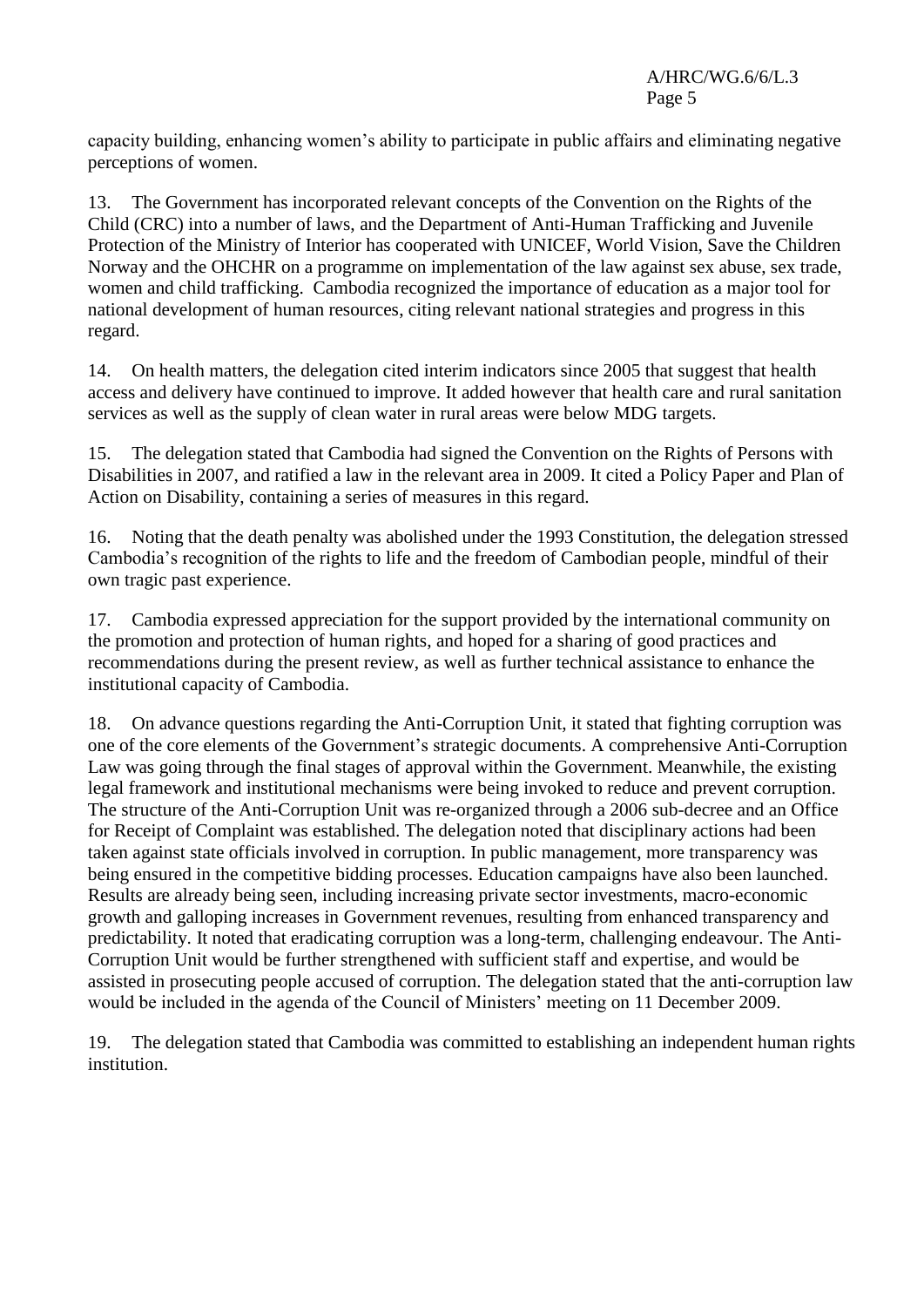20. On questions relating to land issues, the delegation reiterated that land grabbing was not the policy of the Government. The Government has taken serious steps and measures to address the issue and would expand upon this further.

21. Cambodia stated that the Government encouraged freedom of the press, of employment, of expression, the rights to demonstrate, and the freedom to attend rallies within the legal framework. It remarked that Cambodia has thousands of civil society organizations, a free press and trade unions, including at least 11 foreign human rights organizations. Cambodians have unobstructed access to foreign media, and local media supporting either the ruling or opposition party have complete freedom to publish. It expressed that individual rights come with the special responsibility of maintaining national interest, national unity and security.

22. On follow-up to the UPR, it stated that the Cambodian Human Rights Committee, which coordinated the preparation of the national report, would continue to follow up with key ministries and agencies. The Government would consider broader cooperation with civil society for the next UPR process. It thanked OHCHR and development partners for their support.

# **B. Interactive dialogue and responses by the State under review**

23. During the interactive dialogue, statements were made by 53 delegations.**<sup>1</sup>** A number of them thanked the Government for its national report, its presentation and for responses to advance questions. Several states also commended Cambodia's cooperation with international human rights mechanisms, including the Special Representative and the OHCHR, and Cambodia's accession to major human rights instruments. Some also noted Cambodia's efforts to overcome the legacy of its tragic past and to establish democracy, built around the principles of the rule of law and good governance. Also noted was the country's development in the past decades in terms of stability, economic growth and respect for human rights. Recommendations made during the interactive dialogue are listed in Chapter II of the present report.

24. Myanmar noted Cambodia's openness in acknowledging its human rights challenges such as a weak social security net for workers and high rural poverty rate. Myanmar welcomed Cambodia's initiatives to reduce poverty with the Rectangular Strategy and the National Strategic Development Plan and achievements in this regard. Myanmar made recommendations.

25. Algeria welcomed Cambodia's efforts in a number of sectors, such as poverty reduction through the Rectangular Strategy, and the National Strategic Development Plan 1996-2010. It regretted that poverty was only reduced by one percent each year, making it difficult to achieve the MDGs. Algeria made recommendations.

26. Brunei Darussalam was encouraged by Cambodia's efforts to develop institutional frameworks for human rights and to fight poverty, as well as legal and judicial reforms. Brunei expressed appreciation for Cambodia's cooperative approach within ASEAN in building a strong ASEAN Commission on Human Rights. It made a recommendation to Cambodia.

27. Turkey encouraged the authorities to take into consideration the recommendations made by CESCR, CEDAW and CAT to intensify the fight against trafficking and address the root causes, including through gender-sensitive poverty reduction strategies. Turkey noted challenges in the field of education and made a recommendation. Noting that more than 70 percent of the urban population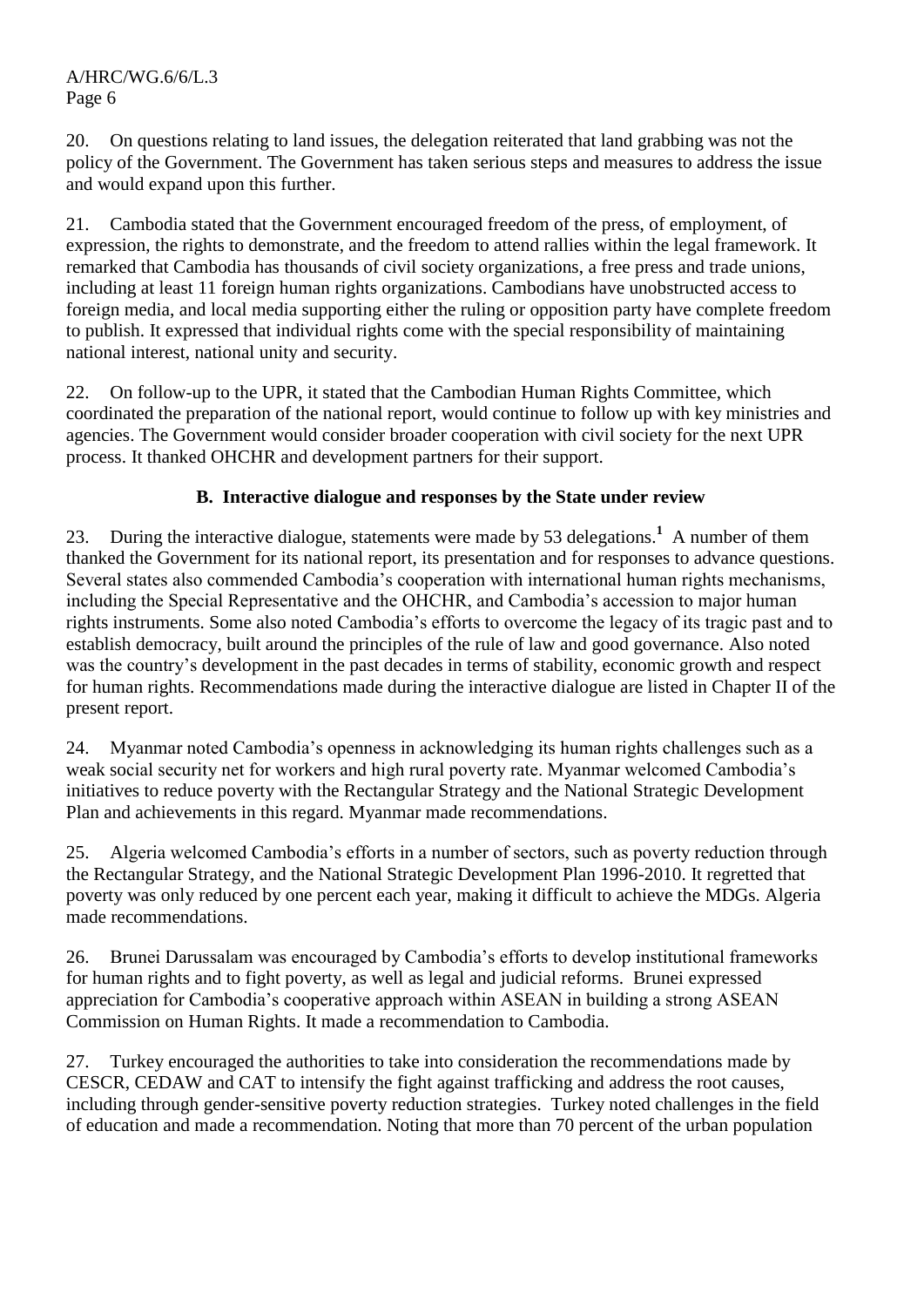lives in slums, it encouraged adoption of a national housing policy. It asked about further technical assistance required by Cambodia.

28. Sweden was concerned about reports of displacement after legally doubtful land concessions, of evictees forced to resettle far from their original homes, and of human rights monitors denied access to sites. It noted the need for legal reforms for an independent and impartial judiciary and that the Government should refrain from measures to influence or instruct judges on specific cases. It expressed concern about corruption, access to public service, women's rights, and human trafficking. It made recommendations.

29. Belgium applauded the dialogue with civil society and encouraged Cambodia to pursue its efforts. It welcomed the current trial against Duch and hoped that the Extraordinary Chambers would play an important role in respect of human rights and the fight against impunity. Belgium noted with concern cases of political influence and corruption in the Extraordinary Chambers. It enquired about the evaluation of their work and measures to guarantee their independence. Belgium made recommendations.

30. Canada underscored Cambodia's commitment to civil and political rights but expressed concern about the use of courts to limit freedom of expression and political freedom, and the lifting of parliamentarian immunity of opposition members. Canada noted Cambodia's resolution to establish good governance, democracy, and respect of human rights and stated that peace and stability, reconstruction and economic development go together with human rights. Canada made recommendations.

31. Singapore noted progress in areas such as infrastructure development, healthcare, education, poverty reduction and rural development. It recognized Cambodia's ongoing dialogue and cooperation to implement public sector reform. It noted the positive impact of Cambodia's focus on human resource development and stated that only by promoting best practices and changing mindsets in the public sector can future reforms be effective.

32. Malaysia was pleased to note that Cambodia is moving ahead with its development strategy encompassing economic growth, poverty reduction and human resources development. It was particularly encouraged to note Cambodia's serious efforts in combating violence against women, including domestic violence, and trafficking in women and children. Malaysia made recommendations.

33. The Lao People's Democratic Republic welcomed Cambodia's progress in recovery efforts and in implementing its National Strategic Development Plan and in human rights, legal and judicial reform, and land reform. It welcomed the establishment of institutions to promote and protect human rights, hoping that Cambodia would continue to fulfill its obligations and overcome the challenges of poverty. It made a number of recommendations.

34. Brazil noted the activities of the Extraordinary Chambers, democratization efforts, judiciary strengthening, poverty reduction, pursuit of sustainable development and abolition of the death penalty. It asked about the fulfilment of child rights, women's rights, measures against discrimination, as well as economic, social and cultural rights, with attention to the rich-poor gap, urban-rural inequality and land use. It made recommendations.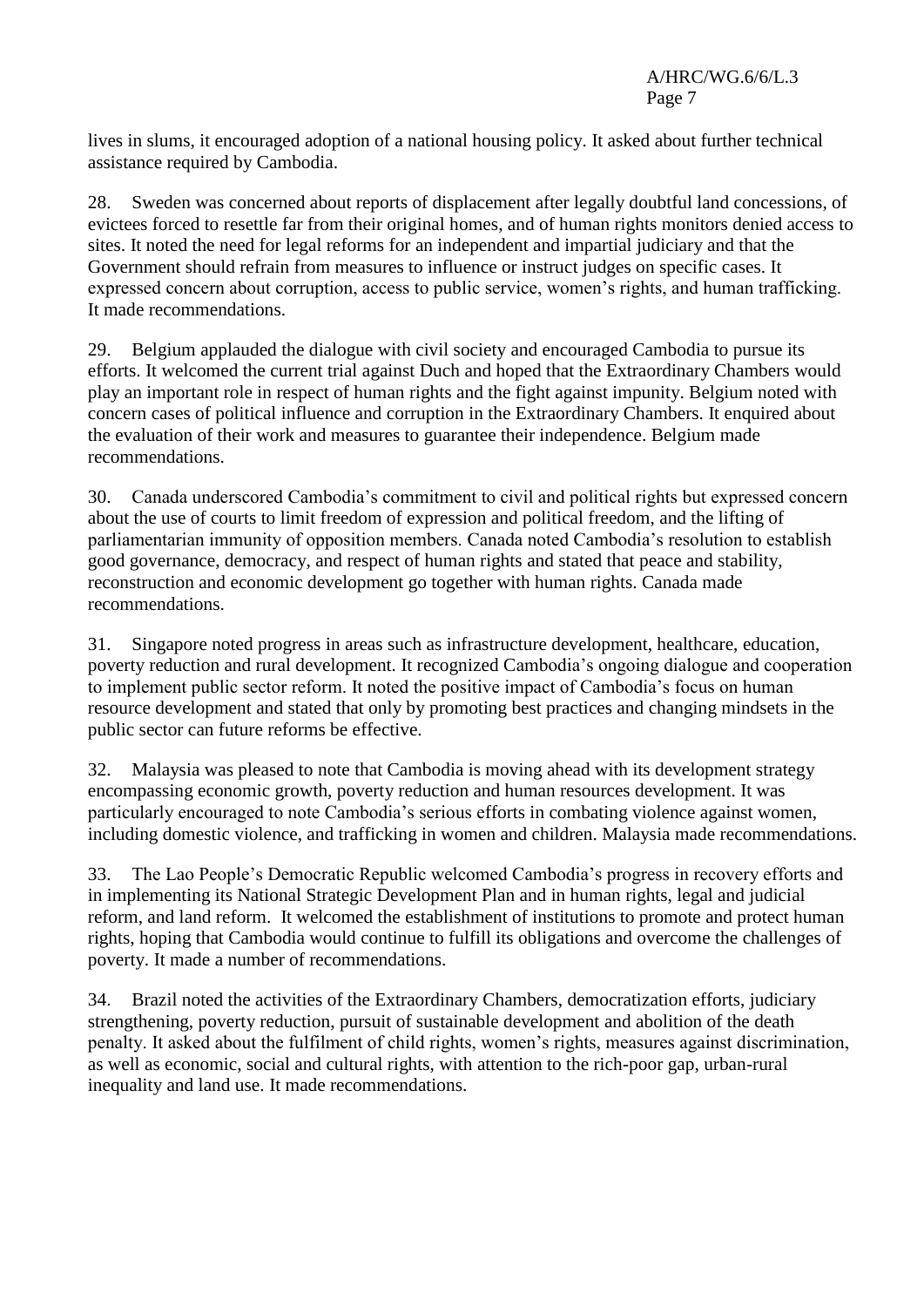35. The United Kingdom of Great Britain and Northern Ireland welcomed Cambodia's emphasis on strengthening governance, judicial reform and equal enforcement of the law. Recognising that a defamation law protects privacy and reputation, it noted however that freedom of opinion and expression must be respected. It recognised that land disputes should be resolved to give rural poor access to land titles. It asked about building on civil society consultation as part of the follow-up and about planned reforms of the legal and judicial system. It also made recommendations.

36. Cuba noted the process of national reconstruction aiming for a fair and inclusive society. Cuba welcomed Cambodia's fight against poverty shown in the National Strategic Plan for Development. It noted the 2005 Law to prevent domestic violence and national action plan in this regard. Cuba congratulated the establishment of 50-50 gender parity in selection for public officials. It urged the international community to assist Cambodia and made recommendations.

37. Morocco applauded measures to build institutional capacities and create a national human rights institution. Morocco cited the National Council on Ethnic and Demographic Issues as an example of how to instil the principle of tolerance and co-existence in a society and asked for additional information about the role of the Council in promoting minorities' rights. Morocco made recommendations.

38. Indonesia commended the establishment of the Cambodian Human Rights Committee and the Senate Complaints Commission, noting that these institutions were further strengthened through the Rectangular Strategy. Indonesia also noted the importance Cambodia attached to setting up adequate structures for the protection of vulnerable groups, expressed appreciation for the Government's openness about the difficulties and challenges faced, and made a recommendation.

39. Spain noted Cambodia's commitment to combat child prostitution and trafficking. Spain welcomed the abolition of the death penalty. It supported the reform and strengthening of Cambodia's judiciary and highlighted efforts for protection of minors. It made recommendations.

40. Japan commended efforts for development and improving people's lives. It was encouraged by and supported Cambodia's efforts to protect and promote human rights and democracy. Japan appreciated progress made on the Khmer Rouge Tribunal. It made recommendations.

41. Pakistan noted Cambodia's recent remarkable economic growth as well as the dividends of democracy Cambodia had started to receive, reflected in achievements in social, economic, political and cultural fields. Pakistan expressed appreciation for Cambodia's ambitious strategies to promote and protect human rights. It enquired about Cambodia's experience in reforming the legal and judicial system, and made recommendations.

42. Egypt noted progress in poverty reduction, ensuring the right to education and health, and upholding the rule of law through the reform of the judicial system, with a focus on guarding against impunity for past crimes. Egypt noted efforts to ensure gender equality and protect the rights of women and children, and sought more information on policies and strategies to attain social cohesion as well as the Rectangular Strategy. Egypt also put forward recommendations.

43. France regretted that steps taken to strengthen the rule of law neither fully guarantee the independence of judges, nor the right to a fair trial. As to the frequent lifting of immunity of opposition parliamentarians, France asked about measures to ensure that freedom of expression complies with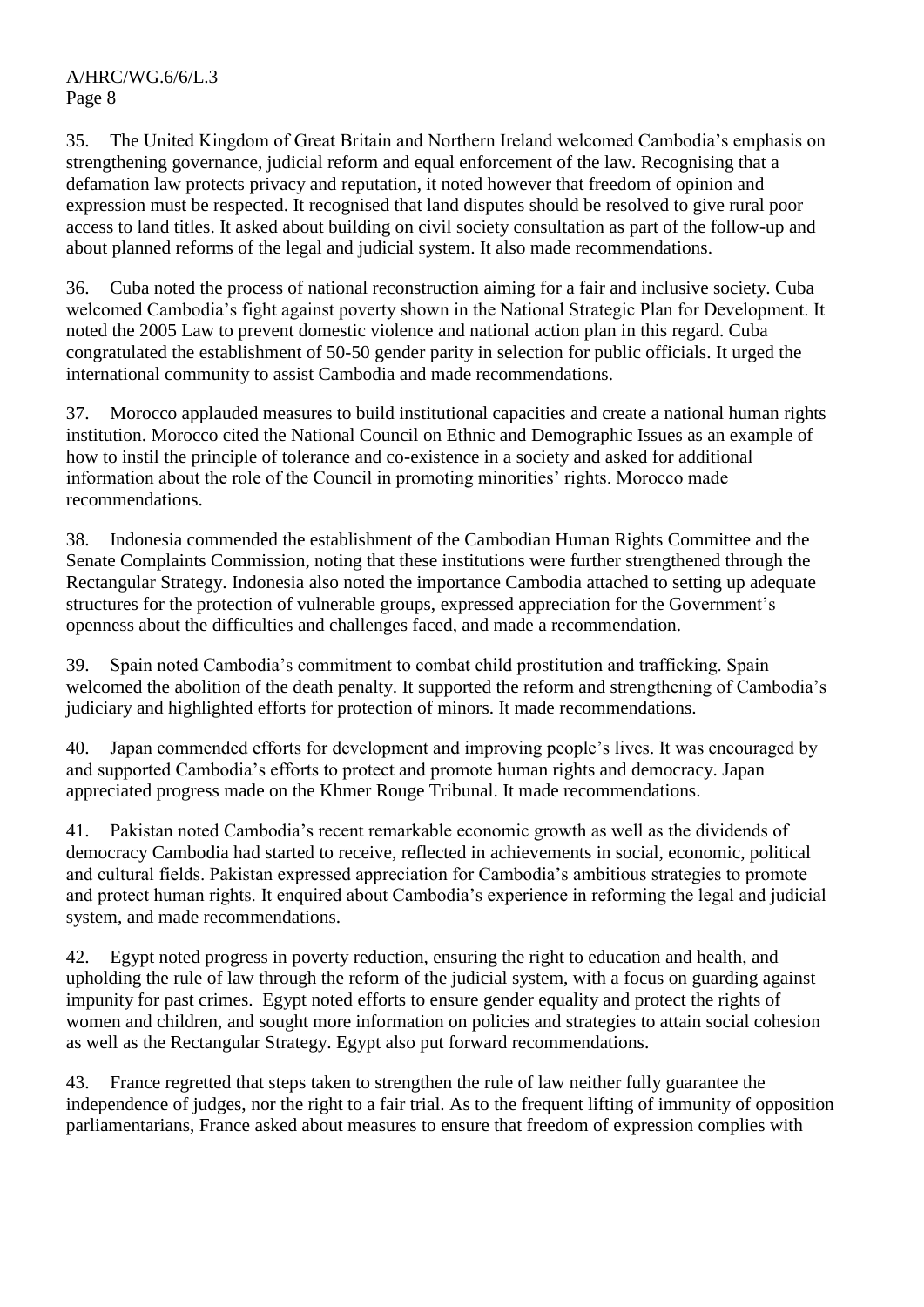international standards. It noted a high degree of violence against women and girls despite legislation adopted. France made recommendations.

44. The Netherlands noted reports of corruption and political interference in the Extraordinary Chambers, and interference in the Constitutional Council and the Supreme Council. Taking note of efforts in the area of land ownership and reform, it observed lawfully doubtful land concessions, landgrabbing and forced evictions. It noted that a more equal distribution of wealth and opportunities would enhance economic, social and cultural rights. It welcomed the National Strategic Development Plan 2006-2010 and the Educational Strategic Plan 2006-2010, but noted public expenditure stood at 3.5 percent of GDP. The Netherlands made recommendations.

45. Sri Lanka expressed appreciation for the importance Cambodia attaches to economic, social and cultural rights while building a strong democracy that promotes and protects civil and political rights. It commended Cambodia's emphasis on poverty reduction. It noted recent efforts to improve the legal and judicial system, the rule of law, good governance and the institutional framework related to the protection of human rights, and enquired about the role of the Senate Complaints Commission and establishment of a national human rights institution.

46. Viet Nam, noted Cambodia's great efforts and recorded achievements in national reconciliation, reconstruction and socio-economic development. It commended the reforms undertaken in political stability and security, education, health, poverty alleviation, anti-corruption, land use, advancement of women's rights and other vulnerable groups. It made recommendations.

47. Mexico recognized advances made to confront recent history and serious human rights violations, as well as Cambodia's cooperation with the international community. It noted Cambodia faced significant challenges in strengthening its human rights' protection, with international support. Mexico asked about the status of the establishment of the national preventive mechanism, once OP-CAT was ratified. It made recommendations.

48. China welcomed the establishment of the Human Rights and Receipt of Complaints Commissions, and the National Human Rights Committee. It noted Cambodia's rather weak social economic foundation, which must be considered when assessing the human rights situation. It commended the Rectangular Strategy and the National Strategic Development Plan, which have sped up economic growth. China asked about progress made in land reform and how it was impacting on the protection of human rights.

49. The Russian Federation, while acknowledging the problems and challenges faced by Cambodia, commended efforts to ensure recovery, implement a policy of national reconciliation, support stability in society as well as high rates of economic growth, and improve living standards. It put forward recommendations.

50. Belarus welcomed efforts to enhance and protect human rights through measures to combat poverty and unemployment, facilitate access to health care and provide basic education. Belarus appreciated efforts to improve the legal and judicial systems as well as legislative initiatives to combat trafficking of persons, and made a number of recommendations.

51. Thailand noted the legal and judicial reforms which will enhance implementation of the core international human rights instruments and help strengthen the rule of law. It welcomed the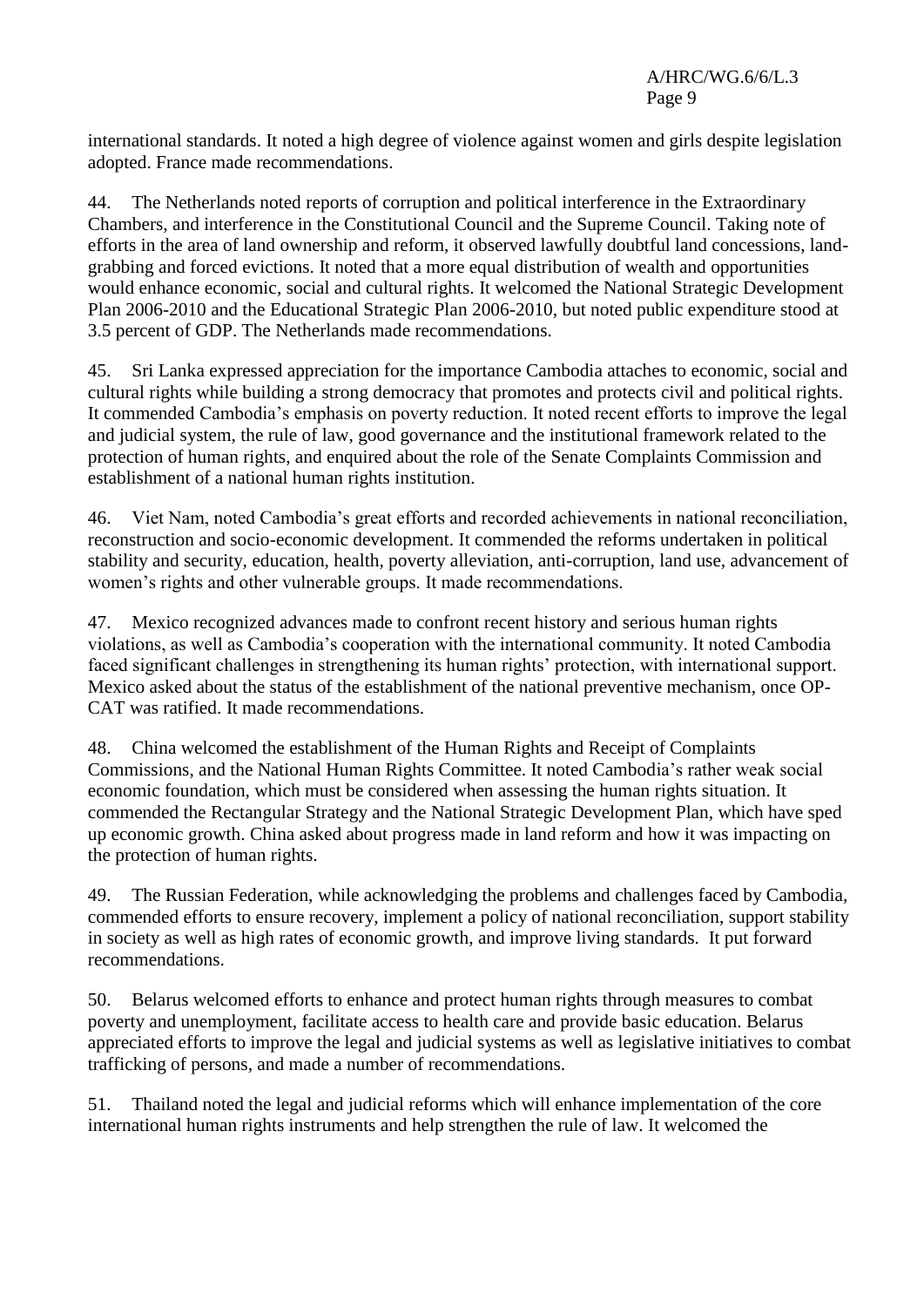Rectangular Strategy and National Strategic Development Plan and the clearance of landmines. It congratulated Cambodia for recognizing that more needs to be done to meet the rising expectations of its people. Thailand made recommendations.

52. The Philippines noted underdevelopment and resource constraints persisted, and Cambodia's commitment to human rights, its openness and cooperation with the international community, including the Council and treaty bodies. It applauded Cambodia's decision to establish an independent national human rights institution. It noted that improving literacy and quality of education was a challenge and observed Cambodia's measures to curb violence and sexual exploitation of women and girls. It made recommendations.

53. The Republic of Korea noted Cambodia's efforts, especially in the social, economic, political and cultural fields. It shared treaty body concerns about the lack of judicial independence and impunity. It asked about strategies to address these concerns. It took note of stakeholders' submissions, referring to public education initiatives that produced an attitude change towards disability. It made recommendations.

54. In its responses, the Cambodian delegation highlighted that land issues are among the priorities in its national agenda. The delegation explained the objectives of the 2001 Land Law, inter alia to determine ownership; apply the law through negotiations with the rightful private owners to avoid litigation; and find solutions providing evictees with appropriate compensation or relocation. Cambodia established a national authority for the resolution of land disputes in 2006. The policy and legal framework for effective implementation of the Land Law has been developed and approved by sub-decrees, and the draft policy on a land evaluation system. The Council of Ministers also recently announced the creation of a working group to find satisfactory solutions for land owners and land occupants prior to eviction.

55. The land dispute resolution mechanism has so far resolved 1,400 cases. There are continuous efforts to improve and implement land registration procedures for systematic and sporadic titling. The delegation also reported progress in transparency and accountability. Immediate challenges ahead were to curb further illegal land occupancy and land concentration for unproductive purposes. Priority is given to people needing land for building houses and for farming, taking account of the needs of vulnerable groups.

56. Given the importance of land for the social development in Cambodia, especially for poverty reduction, the delegation acknowledged the challenges of land administration, requiring a commitment through human resources, time and financing.

57. On freedom of expression, the delegation reiterated that Cambodians have largely enjoyed this right. Citing article 19 (3) of the ICCPR, it noted that Cambodia could accordingly impose restrictions on this right. Cambodia appreciates the expression of all views, including criticism, which would positively contribute to the promotion of democracy and human rights.

58. In response to questions on the Extraordinary Chambers, Cambodia remarked that they were products of negotiations between Cambodia and the United Nations. The Extraordinary Chambers are a Cambodian court with international participation, thus contributing to the strengthening of the court system in Cambodia. Between January and February 2009 a mutual understanding was reached concerning the strengthening of the structure and the administration of the Extraordinary Chambers. It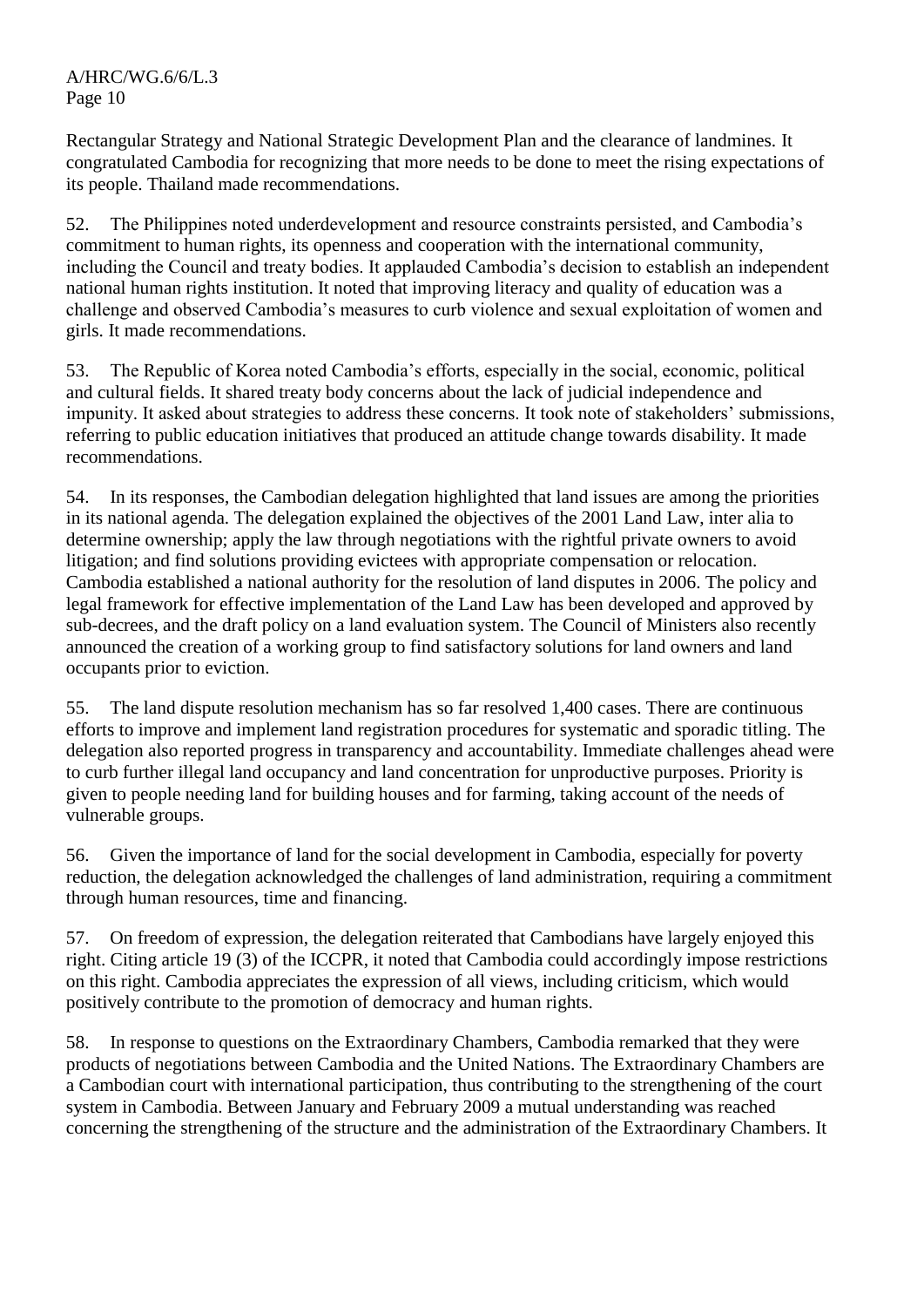was hoped that it would become a model court. The delegation noted that the first trial would close at the end of the present year, and the second case resume at the beginning of 2010.

59. Denmark expressed concern at allegations of the use of torture and other ill treatments, long pretrial detention, and, as noted by the Committee against Torture, the general atmosphere of impunity. It enquired about measures taken to address impunity and the lead time for the establishment of an independent National Preventive Mechanism to directly receive and investigate complaints of torture. Denmark made recommendations.

60. Switzerland noted with concern forced and illegal evictions, as well as land confiscation without adequate compensation. It considered corruption to be a major obstacle to development. It applauded Cambodia's judicial reform and measures taken to fight impunity for past human rights violations. It referred to the issue of freedom of expression and of the press and noted that the new criminal code still provides for offences of defamation. Switzerland made recommendations.

61. Australia acknowledged Cambodia's advances in strengthening institutional capacity and legal frameworks. It welcomed Cambodia's commitment to strengthening the rule of law and good governance. While welcoming also its commitment to freedom of expression, Australia asked how Cambodia intended to apply this concept to civil society, media representatives, political commentators and political figures. Acknowledging the complexity of land issues, Australia made a recommendation.

62. The Bolivarian Republic of Venezuela highlighted Cambodia's efforts in poverty reduction in rural zones and the Strategic Development Plan that has achieved sustained annual poverty index reduction of one percent. It highlighted land distribution among citizens and minority communities in need, in the framework of agrarian reform promoted by the government, ensuring ownership through land registry and legal granting of land. It made recommendations.

63. Azerbaijan expressed support for Cambodia's efforts to accelerate democratization. Azerbaijan noted that Cambodia was in the process of establishing a national human rights institution, encouraged Cambodia to further improve its judiciary system through ongoing reform efforts, and made recommendations on these and related issues.

64. India welcomed the Extraordinary Chambers' achievements and the recent elections at community level. India expressed appreciation for Cambodia's prioritization of poverty reduction through its National Strategic Development Plan, in particular its education component. It remained concerned about the drop-out rate, particularly amongst girls. India echoed CESCR's concerns on the absence of an anti-discrimination law for persons with disabilities. It was encouraged by Cambodia's decision to ratify the CRPD and its intention to establish a national human rights institution in compliance with the Paris Principles.

65. Bhutan welcomed Cambodia's strategies to achieve greater human development. It recognized the challenges and constraints faced by Cambodia due to its history, but cited with appreciation notable progress made in recent years in Cambodia's socio-economic and political development. Bhutan made a recommendation.

66. While citing progress made in rebuilding Cambodia's judiciary and eliminate judicial corruption, the United States of America noted allegations of corruption. It noted that, once passed, the anti-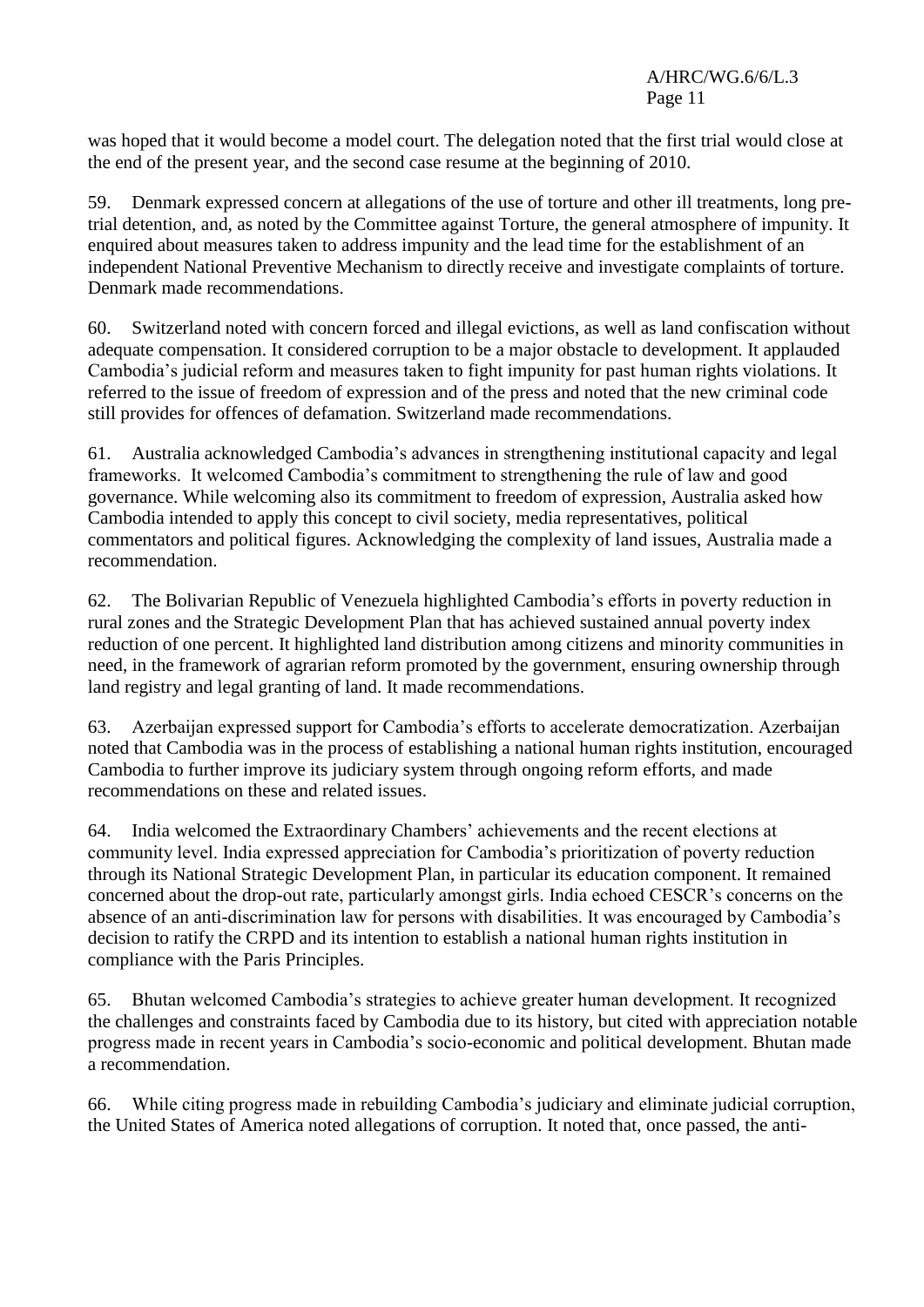corruption law should be effectively and consistently implemented. It called for further efforts to eliminate the worst forms of child labour and to protect workers' rights. It noted also that freedom of association is limited, anti-union discrimination and violence against trade union leaders goes unpunished. The United States made recommendations.

67. New Zealand acknowledged Cambodia's progress in some areas, including in poverty reduction and landmines clearance. It remained concerned, however, about reports of restrictions on the freedom of expression, including access to the media, and limitations on freedom of the press and freedom of assembly, as well as on the work of civil society. It also expressed concern about reports of large-scale evictions and increasing conflicts over land. While noting positive efforts to establish an independent judiciary, it remained concerned about reports of corruption and inefficiency within the judiciary. New Zealand welcomed Cambodia's signature of the Convention on the Rights of Persons with Disabilities in 2007, and put forward a number of recommendations.

68. Israel acknowledged Cambodia's continuing strides towards establishing democracy, in spite of its difficult path towards peace and stability, and noted that its efforts to realize human rights for all were to be found in its openness to capacity-building and international cooperation. In this spirit, Israel made a number of recommendations.

69. Slovenia commended Cambodia's five-year national plan "Neary Rattanak". It asked about including in law a definition of discrimination against women; adequate sanctions, effective remedies and special measures to accelerate de facto equality. It noted sexual violence against women was still a major problem, despite the adoption of the 2007 law against domestic violence. It noted that the right to education of children and girls remained problematic and asked about obstacles preventing girls from continuing their education, such as early and forced marriages. It made recommendations.

70. Slovakia noted Cambodia's lack of judicial infrastructure and resources; and that its judiciary was unable to protect the public from human rights violations. In this regard, Cambodia could seek international assistance to ensure that perpetrators of human rights violations are held accountable. It noted reports of sexual violence against women and human trafficking, especially women and girls for sexual exploitation. It made recommendations.

71. Hungary welcomed the establishment of the National Human Rights Institute. It expressed concern about the shortcomings with regard to the right to freedom of peaceful assembly and to the freedom of expression. With reference to the observation of the 2008 elections by the European Union election observation mission, it noted that further consideration should be given to the full implementation of election regulations in the future. Hungary made recommendations.

72. Nepal stated that for the process of post-conflict peace building, national reconciliation, reconstruction and development to succeed, Cambodia needs continued understanding, sensitivity and support of the international community. It asked Cambodia to share its experiences in creating indigenous institutions in the post-conflict phase and wondered how these institutions are supportive of its liberal economic policies.

73. Italy appreciated Cambodia's efforts in promoting gender equality, particularly its commitment to a 50 per cent quota for women in public administration. It welcomed the "Neary Rattanak" plan as a means to build women's capacity. Italy was concerned by reports indicating that gender equality remained a challenge. It welcomed Cambodia's efforts against human trafficking. Italy asked if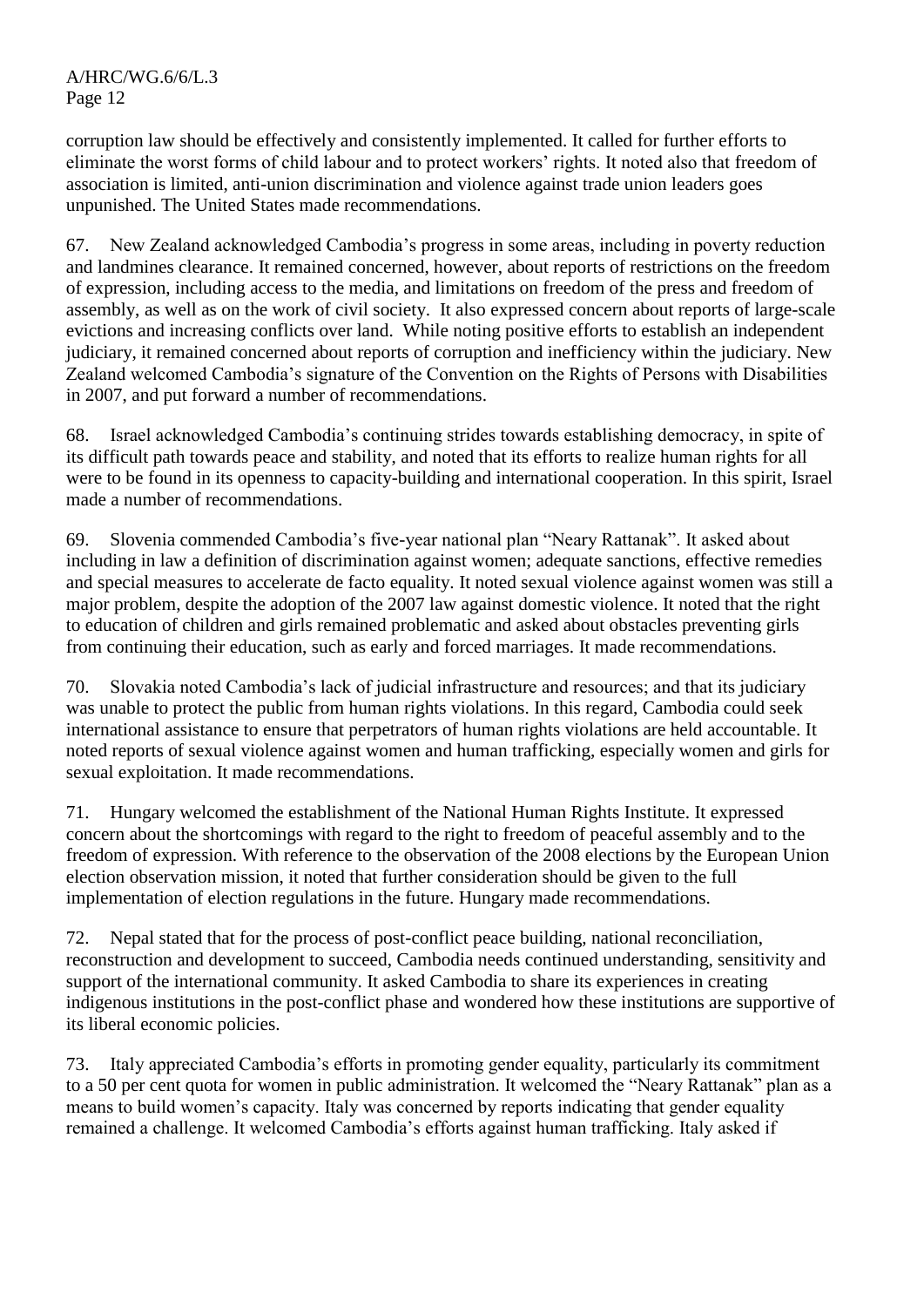Cambodia still intended to modify legislation concerning NGO activity, announced in 2008 and, if so, how. It made recommendations.

74. Norway appreciated Cambodia's cooperation with the United Nations human rights system, ratification of several human rights instruments and cooperation with the Special Rapporteur. Norway recognized efforts in combating human trafficking and gender violence. It remained concerned about reports of a lack of judicial independence and effectiveness, and the vulnerable situation of human rights defenders. It made recommendations.

75. Austria noted that discrimination against women and traditional perceptions were still widespread, and that women were affected by sexual and domestic violence. It asked about plans to improve women's access to employment and to address impunity of rapists. It also noted several reported cases of intimidation and violence against trade unionists, staff of non-governmental organizations and journalists and asked about plans to ensure proper investigation and prosecution of those responsible. Austria commented on so-called "clean-up operations" by which poor people living on the streets were arbitrarily arrested and detained in "rehabilitation centres". Comments were also made on the use of excessive force by police and soldiers in evictions taking place outside a proper normative framework, and recommendations were put forward.

76. Germany noted with concern reports on the intimidation against human rights defenders, nongovernmental organizations and the media and human rights defenders, and in some cases lifting of immunity of parliamentarians, in order to prevent them from raising their voice to protest human rights violations. With regard to the freedom of expression and Cambodia's concepts of defamation and disturbance of public order, Germany enquired as to how Cambodia reconciled such restrictive approaches with the obligations it entered when ratifying the ICCPR. Germany then made a number of recommendations.

77. Ireland expressed concern about reports of threats and attacks against human rights defenders in Cambodia. It underscored the concern of the Special Rapporteur in his latest report on controlling corruption as a key issue to be addressed. Ireland welcomed the announcement made by the delegation of Cambodia's intention to adopt anti-corruption legislation. Ireland made recommendations.

78. Bosnia and Herzegovina recognized that significant progress had been made in national strategies and action plans to address human rights challenges. It noted, however, CEDAW's concerns about gender-role stereotyping. With regards to the 2008 elections, it noted that, although reports indicated that the elections had not fully met international standards, participation of women as voters and candidates had increased. A recommendation for further improvement in this area was put forward.

79. The Czech Republic noted a number of pending visits for special procedures and enquired whether and when they would be able to visit the country. While welcoming initiatives to train prison staff on human rights, it made a number of recommendations relating to detention conditions and other matters.

80. The Republic of the Congo saluted the creation of the Human Rights Committee. It encouraged Cambodia to continue its programme of judicial reforms to fight impunity and provide for a just and effective judiciary. It welcomed the abolition of the death penalty, and the efforts made to reduce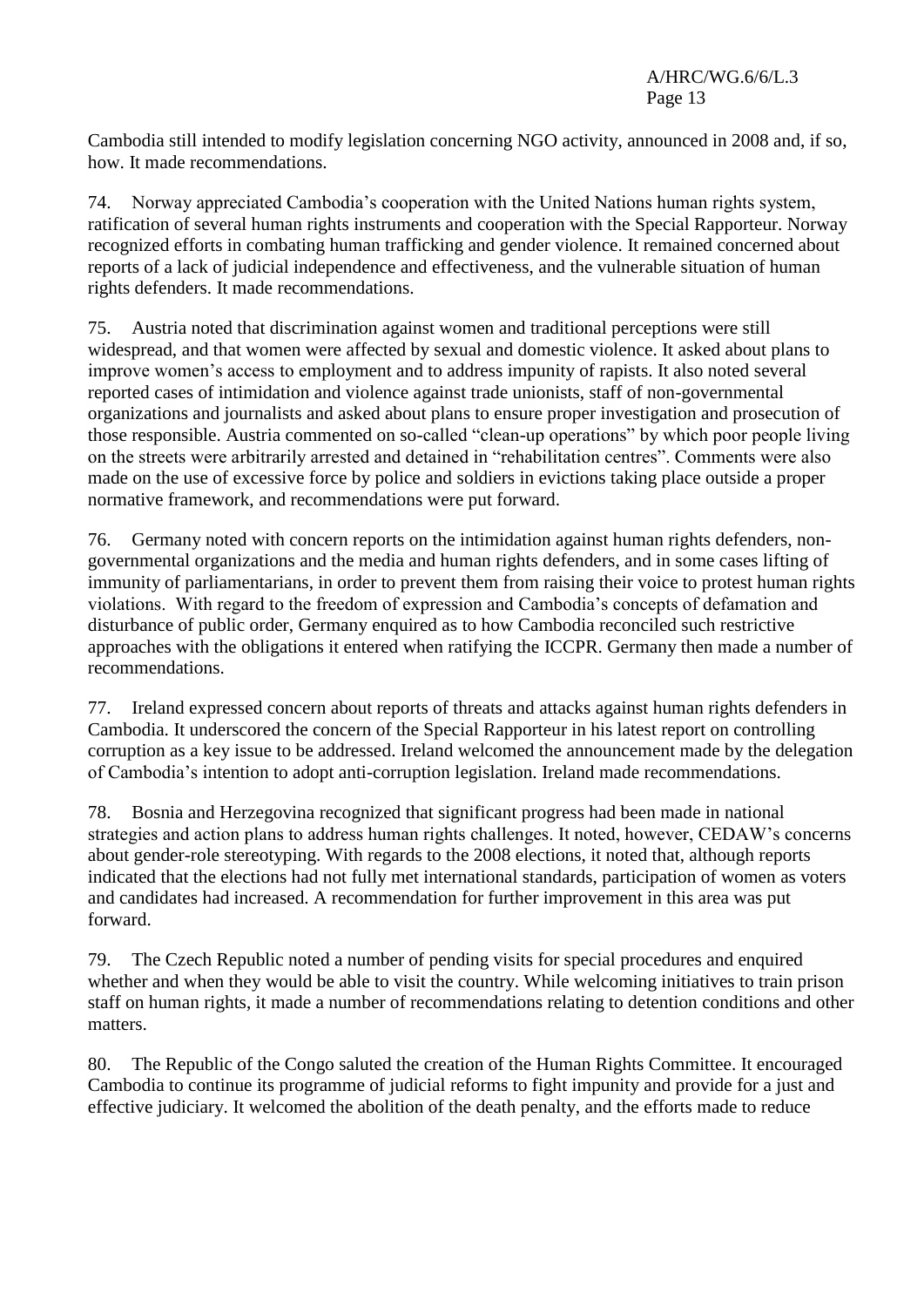poverty. It praised Cambodia's determination to guarantee the right to education without discrimination. The Republic of the Congo made a recommendation.

81. Angola expressed satisfaction at prioritization of poverty reduction and asked about such policies. It took note of efforts on the improvement of the judiciary and asked how the international community could contribute to reinforcing the judiciary's capacity. It welcomed strategies to reduce child labour and asked for clarification on them. It noted with satisfaction that Cambodia supports the creation of unions, protects them constitutionally, and asked how this process was monitored. It made recommendations.

82. Cambodia thanked all delegations for their constructive participation. Acknowledging that there were areas in Cambodia, like all other countries, requiring more attention and further action, the delegation gave its assurance that the comments, suggestions and recommendations made had been duly noted and would be fully submitted for consideration by the Government.

# **II. CONCLUSIONS AND/OR RECOMMENDATIONS**

- 83. In the course of the discussion, the following recommendations were made to Cambodia:
	- 1. Consider ratifying the International Convention for the Protection of All Persons from Enforced Disappearance (CED) and the Convention on the Rights of Persons with Disabilities (CRPD); the two Optional Protocols to the International Covenant on Civil and Political Rights (ICCPR); the Optional Protocols to the Convention on the Elimination of All Forms of Discrimination against Women and CRPD; and Convention No. 169 of the International Labour Organization, and accomplish the human rights goals set by Human Rights Council resolution 9/12 (Brazil)
	- 2. Sign and ratify CED and the Optional Protocol to the International Covenant on Economic, Social and Cultural Rights (ICESCR); ratify OP-ICCPR, OP-CEDAW and CRPD and its Optional Protocol (Spain)
	- 3. Consider ratifying CRPD and ensuring its full implementation in domestic law (New Zealand)
	- 4. Consider early ratification of OP-CEDAW, signed in 2001 (Slovakia)
	- 5. Continue legal and judicial reforms and harmonization of the laws with international human rights instruments (Morocco)
	- 6. Widen its consultation process on the development of policy, legislation and regulations to ensure that all legislative instruments are assessed as to their positive and negative impacts on human rights (United Kingdom)
	- 7. Expedite operationalization of an independent human rights institution in accordance with the Paris Principles (Pakistan); accelerate the steps currently under way for the establishment of a national human rights institution consistent with the Paris Principles (Egypt); continue its efforts to establish a national human rights institution in accordance with the Paris Principles, which would strengthen the human rights infrastructure within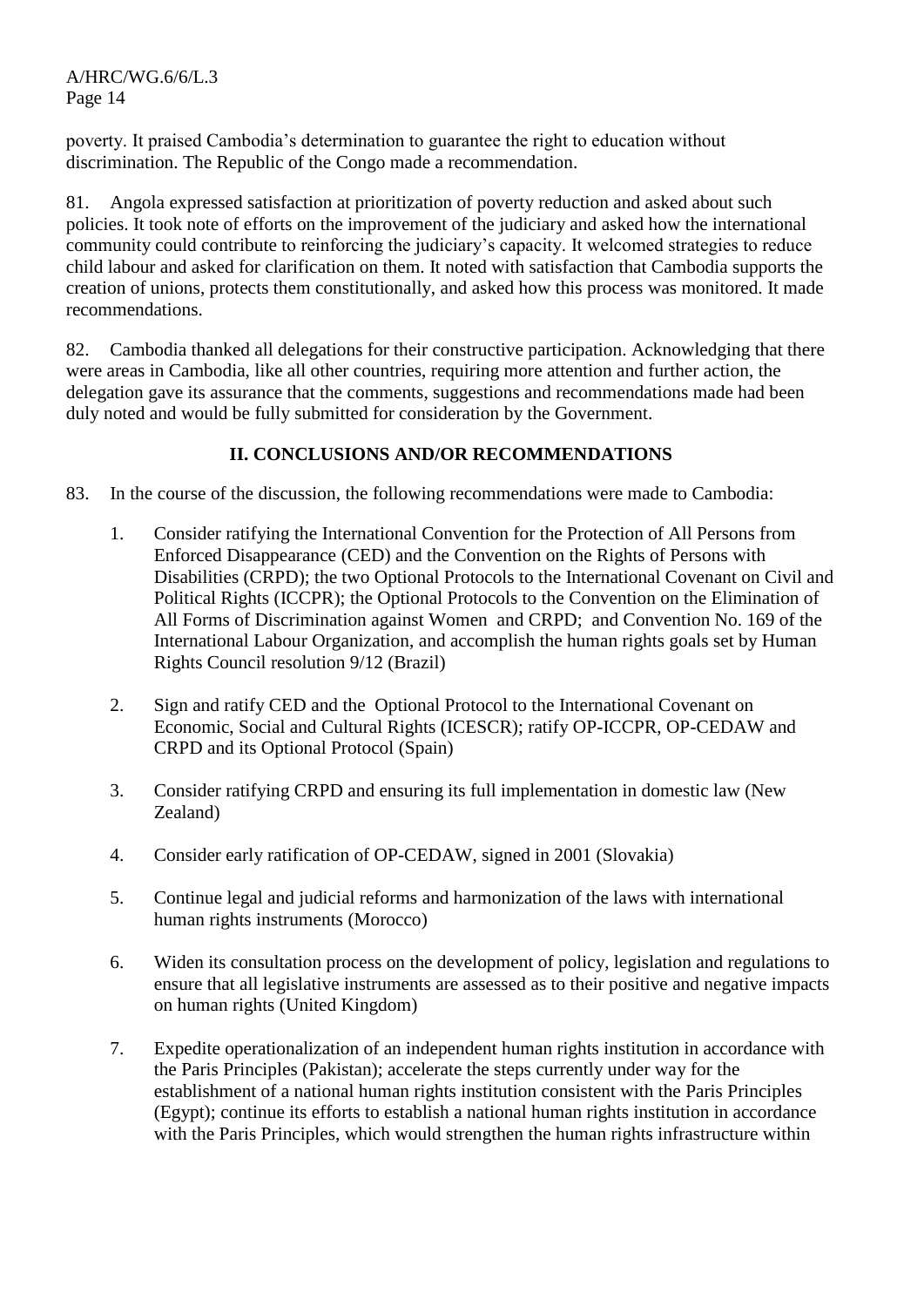the country (Thailand); advance the process of establishing an independent national human rights institution in a pragmatic manner and in consultation with all relevant actors (Philippines)

- 8. Build on progress towards the establishment of an independent national preventive mechanism with the necessary mandate and resources to fulfill its obligations under the Optional Protocol to the Convention against Torture and Other Cruel, Inhuman or Degrading Treatment or Punishment (Denmark)
- 9. Reinforce relevant institutional capacity to maximize the implementation of its five-year plan (2006-2012for the elimination of the worst forms of child labour ) (United States)
- 10. Continue strengthening its reforms programmes in all sectors to guarantee the human rights and freedoms enshrined in the Constitution of Cambodia (Brunei)
- 11. Redouble its efforts and resources to reach the target sets by the United Nations Millennium Development Goals for the improvement of the political, economic, social and cultural rights of the Cambodian people (Malaysia)
- 12. Continue its efforts to combat poverty; ensure sustainable development; improve access to health care and education; and achieve the Millennium Development Goals (Russian Federation)
- 13. Continue to cooperate with the international community in its effort to further advance democratic society and to improve human rights and the well-being of its people in accordance with national priorities as reflected in its development strategies and policies (Bhutan)
- 14. Continue to pay particular attention to continuing an inclusive process which takes into account all elements of society, and to create favourable conditions, in particular for those living in rural areas, in the framework of the strategic development plan mentioned in paragraph 33 of the national report (Morocco)
- 15. Promote human rights education and training at all levels, including for Government officials, in order to raise awareness about human rights for all (Thailand)
- 16. Further strengthen its advocacy efforts to enhance public awareness of human rights in general and the human rights of vulnerable groups, including women, children, the disabled, the elderly and indigenous people, in particular (Republic of Korea)
- 17. Submit its pending reports to the relevant treaty bodies (Pakistan)
- 18. Consider issuing a standing invitation to United Nations human rights special procedures (Brazil); issue and implement a standing invitation to all special procedures (Czech Republic); issue a standing invitation to all Council special procedures (Slovakia)
- 19. Consider favourably the request for visits by thematic mandate-holders (Norway)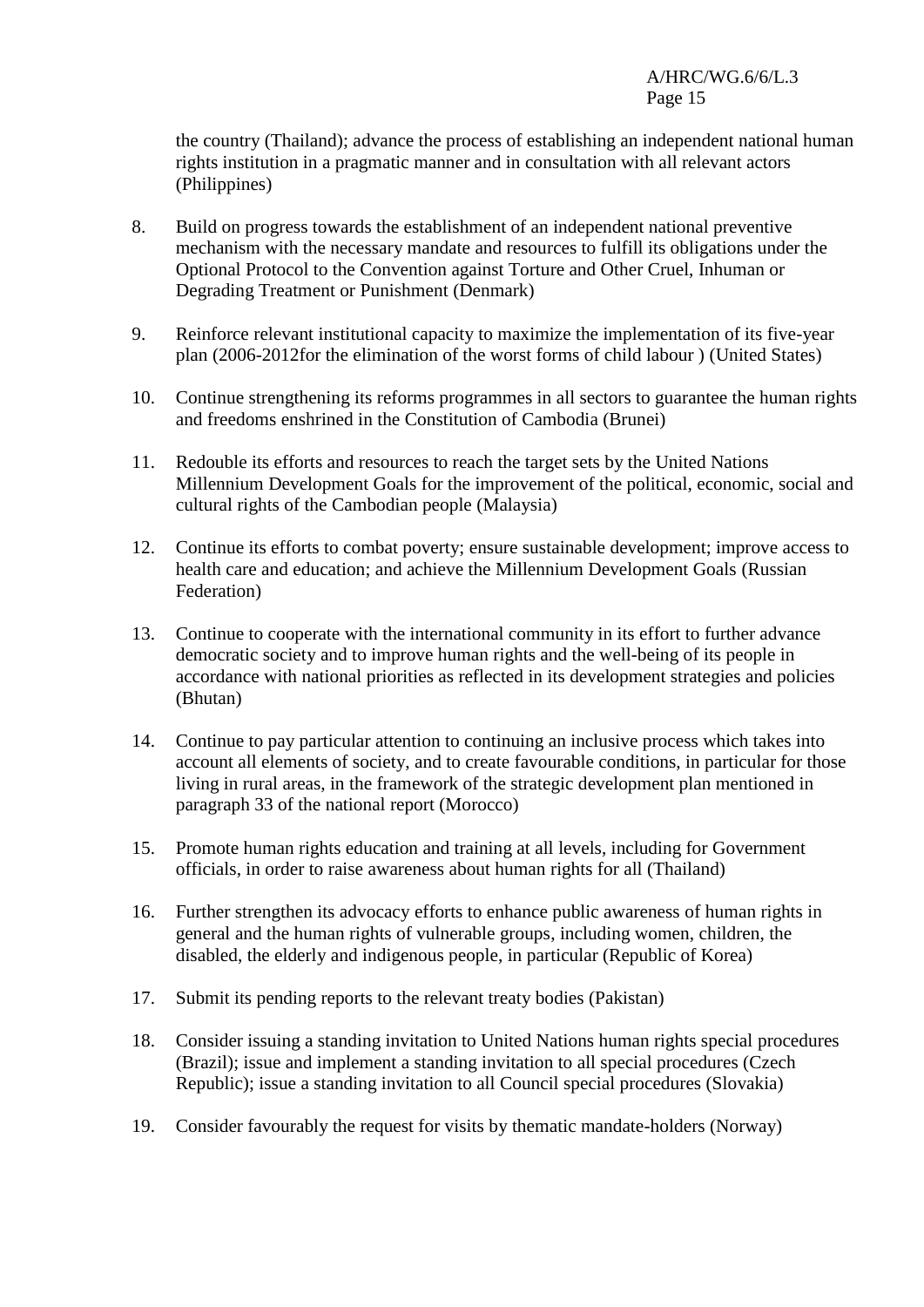- 20. Approve the request for a visit by the Special Rapporteur on the sale of children, child prostitution and child pornography (Norway); respond positively to the requests for a visit by the Special Rapporteur on the sale of children (Spain)
- 21. Grant the request made by the Special Rapporteur on the independence of judges and lawyers in 2006, 2008 and 2009 to visit the country (Netherlands); approve the request for a visit by the Special Rapporteur on the independence of judges and lawyers (Norway)
- 22. Enact legislation that clearly defines discrimination against women and provides for effective remedies (Austria)
- 23. Continue the implementation of the necessary affirmative measures to achieve gender parity (Cuba)
- 24. Tackle the roots of gender inequality through concrete actions aimed at safeguarding women's rights within the family as well as appropriate measures of awareness-raising and human rights education (Italy)
- 25. Increase its effort in promoting women's empowerment and capacity-building through public awareness, education and skill training (Malaysia)
- 26. Conduct a wide awareness-raising campaign to sensitize society to issues of gender equality(Azerbaijan)
- 27. Establish independent and impartial investigations into all allegations of torture and other ill-treatment and bring perpetrators to justice (Denmark)
- 28. Take further concrete steps to address cases of torture in prisons, in particular to ensure impartial and independent investigation of all cases of alleged mistreatment or torture, punish all personnel responsible for torture or mistreatment and provide victims of torture effective access to remedy (Czech Republic)
- 29. Adjust detention and prison facilities as well as standards of treatment so that they are gender-sensitive and ensure effective protection of the personal safety of all detainees and prisoners (Czech Republic)
- 30. On sexual violence against women, undertake due and timely investigations of all reported cases, punish the perpetrators and implement necessary rehabilitation programmes for the victims; intensify Government efforts to raise public awareness against this negative phenomenon and to fight persistent traditional stereotypes (Slovakia)
- 31. Sensitize police officers and law enforcement officials and take measures to effectively prosecute sexual and domestic violence (Austria)
- 32. (a) Intensify its effort to improve human rights for women and to combat key problems such as human trafficking, sexual violence, domestic violence and exploitation of women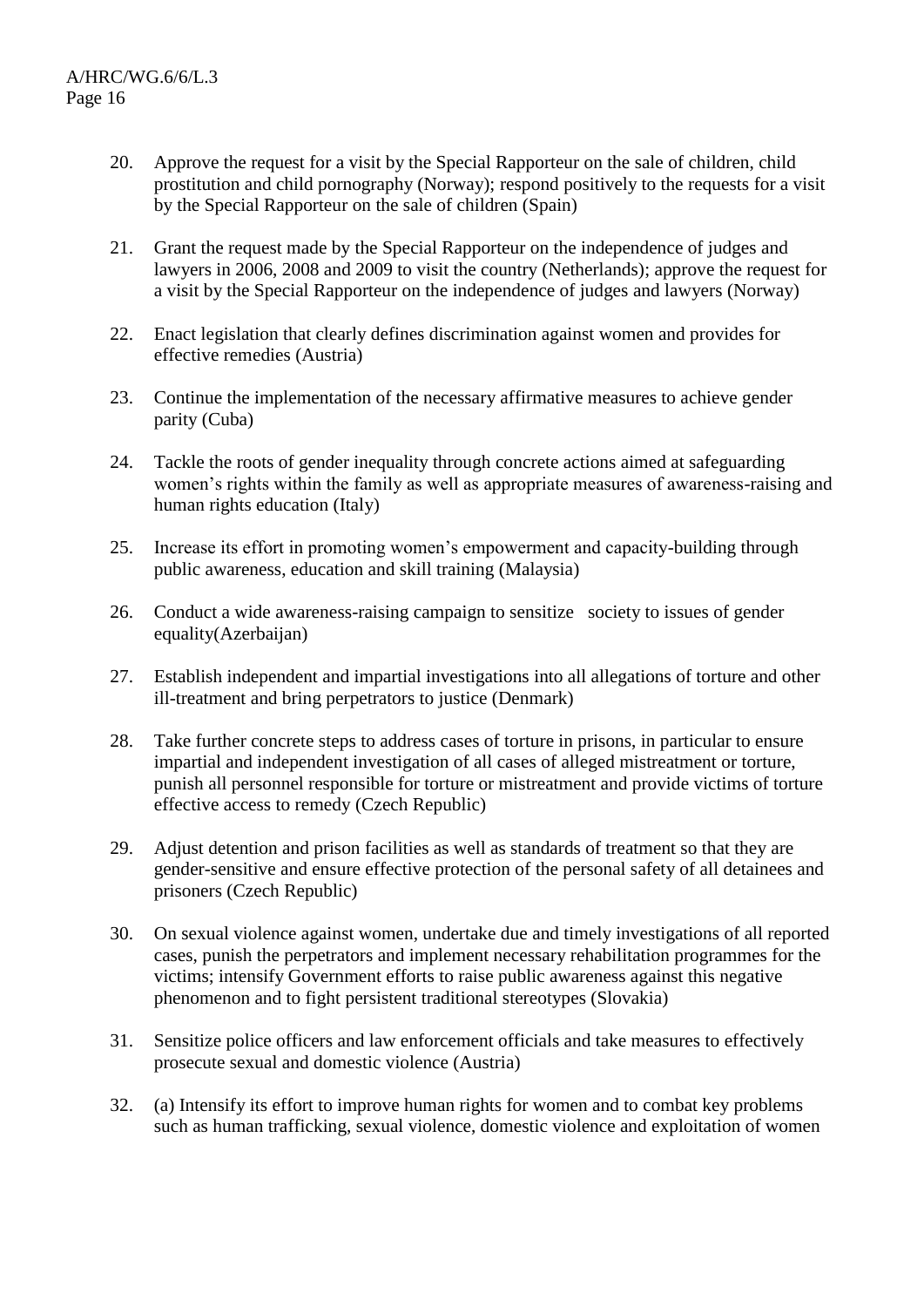and children (Norway); (b) Continue to fight discrimination and sexual exploitation of women and girls, especially through enhancing efforts to combat trafficking in persons (Philippines); (c) Strengthen and amend when necessary its Second National Plan on Human Trafficking and Sex Trafficking, 2006-2010, as well as the law on anti-trafficking passed in 2008, and ensure their due implementation (Slovakia); (d) Fully implement the Second National Plan on Human Trafficking and Sex Trafficking, with particular emphasis on measures to support victims, such as legal, medical and psychological support and provision of shelters (Italy); (e) Intensify its efforts to combat trafficking in persons and eliminate violence against persons (Belarus); (f) Intensify its fight against trafficking including by addressing the root causes of the problem, such as gender-based poverty (Malaysia); (g) Strengthen the role of its police and other enforcement authorities in dealing with trafficking in women and children (Malaysia); (h) Deepen its actions in fighting against child prostitution and trafficking of minors (Spain); (i) Continue to take the necessary measures for effectively fighting human trafficking and child labour (Germany)

- 33. Intensify its fight to eliminate forced labour and the severest forms of child labour (Congo)
- 34. Continue its efforts to promote and protect human rights and to strengthen good governance and respect for the rule of law (Indonesia); continue to strengthen the rule of law and good governance as a means to help enhance human rights promotion and protection within the country (Thailand)
- 35. Adopt a law against corruption (Switzerland)
- 36. Swiftly review and pass the anti-corruption law, which would include tough penalties for government corruption and would subject public officials to financial disclosures (United States)
- 37. Implement anti-corruption legislation through an independent and non-partisan anticorruption commission (Ireland)
- 38. Take further measures to proceed with its judicial reform, to address land issues and to combat corruption, as these are important for the promotion and protection of human rights as well as the consolidation of democracy (Japan)
- 39. Take measures to ensure everyone's equal access to justice, in accordance with international standards (Sweden)
- 40. (a) Ensure the independence and impartiality of the judicial system (Sweden); (b) Ensure the independence of the judiciary, without any political intervention (Switzerland); (c) Strengthen mechanisms guaranteeing judicial independence, including fully empowering the Government anti-corruption unit to act against corruption within the judiciary (New Zealand); (d) Intensify its efforts towards establishment of a fully independent, impartial and neutral judiciary, free from corruption in accordance with international standards, guaranteeing that all perpetrators of human rights violations are held accountable and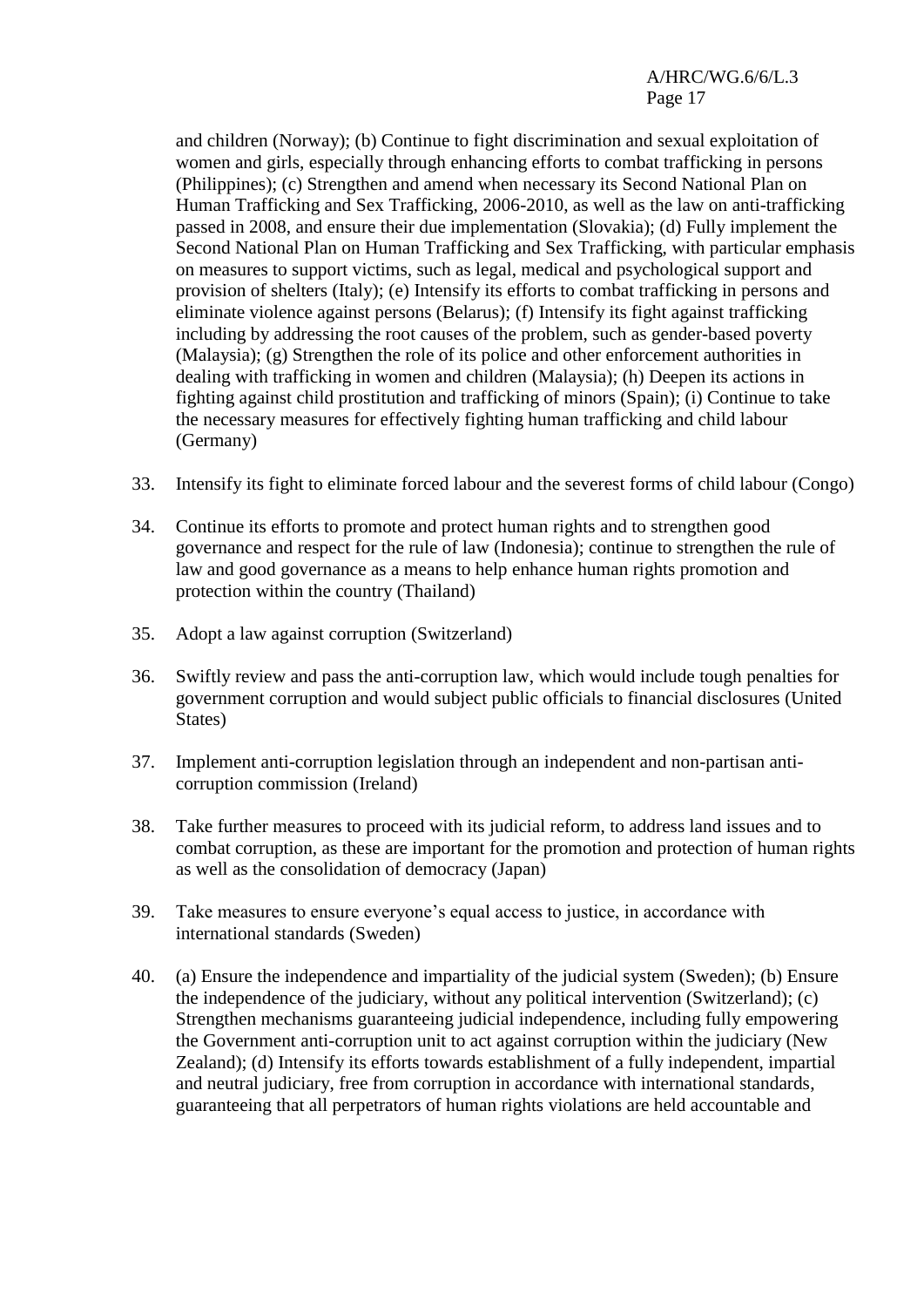nobody goes unpunished (Slovakia); (e) Look for means to improve the remuneration system for judges to offer better guarantees of independence (Spain)

- 41. Complete the process of judicial reform and enact essential legislation such as a new penal code, an anti-corruption law and legislation to guarantee and safeguard the independence and impartiality of the court system, court personnel and judges in accordance with international standards (Norway)
- 42. Adopt and enact the Law on the Status of Judges, the Amendment of the Law on the Organization and Functioning of the Supreme Council of Magistracy, and the anticorruption law in accordance with recommendations made by the Special Representative of the Secretary-General for human rights in Cambodia, the United Nations Development Assistance Framework and the Committee on Economic, Social and Cultural Rights, respectively, and create and adopt a code of conduct for judges, prosecutors and disciplinary councils, including disciplinary provisions (Israel)
- 43. Continue to support the important work and independence of the Extraordinary Chambers within the Cambodian court system (Canada); continue and strengthen the activities of the Extraordinary Chambers in the area of the right to truth and reconciliation (Brazil); regarding the Khmer Rouge tribunal, make further efforts for smooth court proceedings and the early completion of its work, in view of its unexpected delay (Japan); cooperate with the Extraordinary Chambers, the United Nations, international donors and civil society to develop a strategy aimed at ensuring that the national jurisdictions can benefit from the experience of the Extraordinary Chambers (Belgium); take steps to ensure that the work of the Extraordinary Chambers, including the involvement of international judges working alongside Cambodian judges, be harnessed to contribute to the strengthening of the Cambodian judiciary (New Zealand)
- 44. Guarantee the independence of the Extraordinary Chambers and allow them to prosecute and try offenders other than those already indicted (Belgium)
- 45. Fully cooperate with the United Nations to ensure that all allegations of corruption and political influence are rapidly investigated by an independent and impartial mechanism and that cases found are submitted to the authorities for judicial proceeding (Belgium)
- 46. (a) Ensure that the freedom of expression and of the press guaranteed in the Constitution are effectively respected (Switzerland); (b) Review its newly adopted penal code with a view to ensuring its compliance with the permissible limitations to freedom of expression as stated in ICCPR (Czech Republic); (c) Take effective measures to ensure the freedom of expression and opinion by amending the press law that allows for a broad interpretation of the vague term "humiliation of national institutions" and authorizes censorship, the suspension of publishing and imprisonment under the guise of national security and political stability (Israel); (d) Adopt legislative measures necessary so that journalists are not persecuted while exercising their profession and violations of the limits on freedom of expression are not sanctioned criminally (Mexico); (e) Define the scope of defamation and disinformation charges to ensure that these do not impinge on freedom of expression and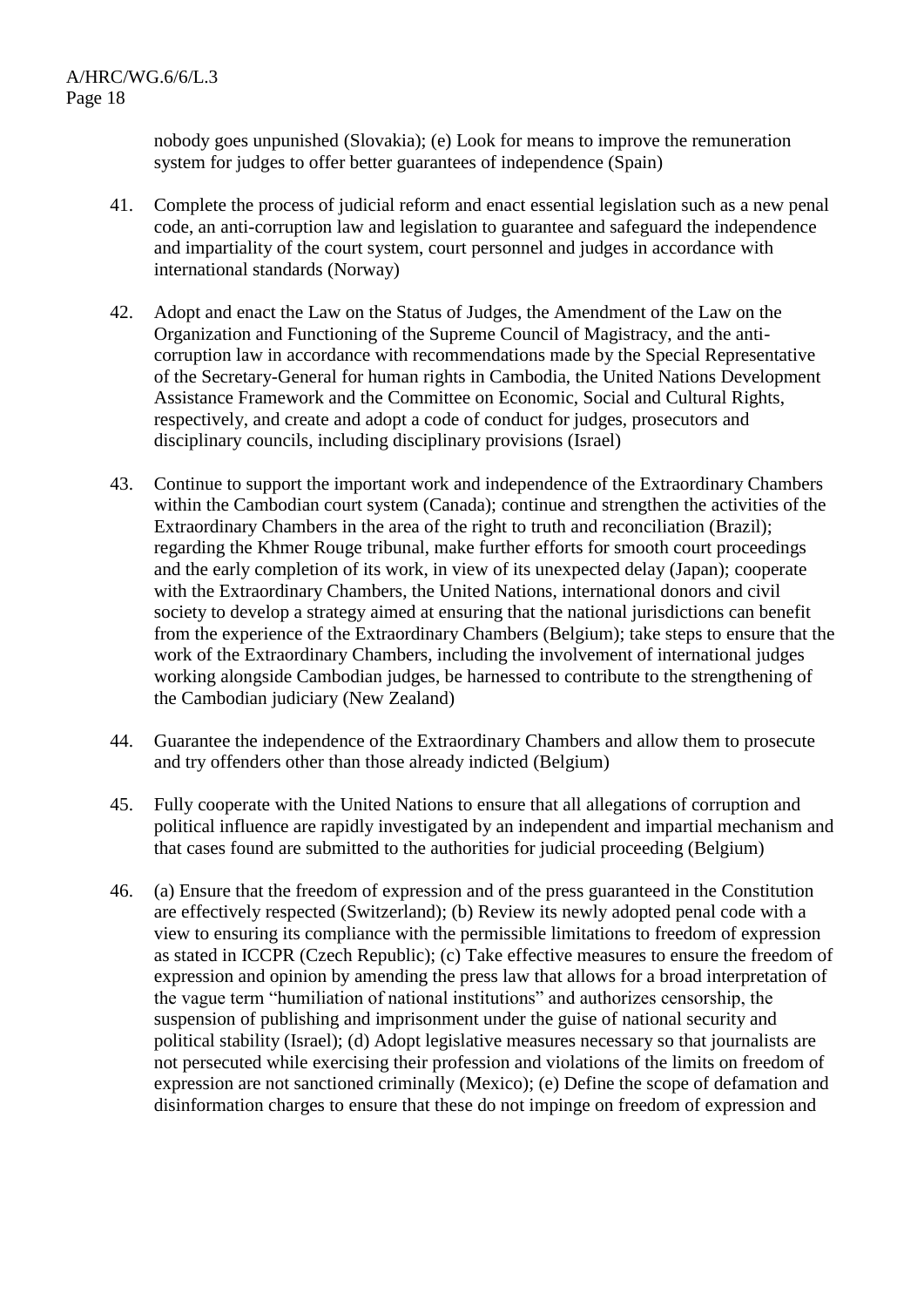give clear guidance to judicial officials so that these provisions do not result in a large number of cases where the charges are disproportionate (United Kingdom)

- 47. Elaborate an action plan for ensuring free access to the electronic media and for liberalizing the electronic media ownership rules (Hungary)
- 48. (a) Commit itself to respecting freedom of expression and opinion for all, in particular for members of the opposition (Canada); (b) Re-examine the modalities for lifting parliamentarian immunity to ensure that this practice does not contravene the principles of pluralism and respect for freedom of expression (France)
- 49. Take due steps towards the full implementation of the election regulations in the future (Hungary)
- 50. Continue making efforts to increase the political participation of women, the percentage of women and young people in positions at all levels of society and the participation of women in the labour market under equal conditions (Bosnia and Herzegovina)
- 51. Strengthen efforts to protect freedom of expression and the right of all human rights defenders, including those working on land rights issues, to conduct their work without hindrance or intimidation, including by way of safeguarding freedom of assembly and association (Sweden)
- 52. Facilitate the work of non-governmental organizations and other relevant civil society groups in the country (Italy)
- 53. Develop a policy to protect human rights defenders (Brazil)
- 54. (a) In line with a previous recommendation made by the Committee on Economic, Social and Cultural Rights, adopt effective measures to combat the culture of violence and impunity and to better protect human rights defenders, including indigenous leaders and peasant activists (Germany); (b) Publicly speak out on reported cases of intimidation and violence – including murder – of trade unionists, the staff of non-governmental organizations and journalists and to ensure effective investigations and accountability for perpetrators (Austria); (c) Effectively investigate and prosecute crimes and violations against human rights defenders and punish those responsible (Norway); (d) Investigate and prosecute any attacks on – or false allegations in relation to – human rights defenders, in particular those working with communities to protect land, houses and access to natural resources and prevent forced displacement, an issue that has been reported on by the Special Rapporteur and the Committee on Economic, Social and Cultural Rights(Ireland)
- 55. Adopt appropriate measures to disseminate widely and ensure full observance of the Declaration on Human Rights Defenders (Norway)
- 56. Ensure that the draft law on non-governmental organizationsdoes not make their working conditions more difficult and respect their freedom of expression and association (France)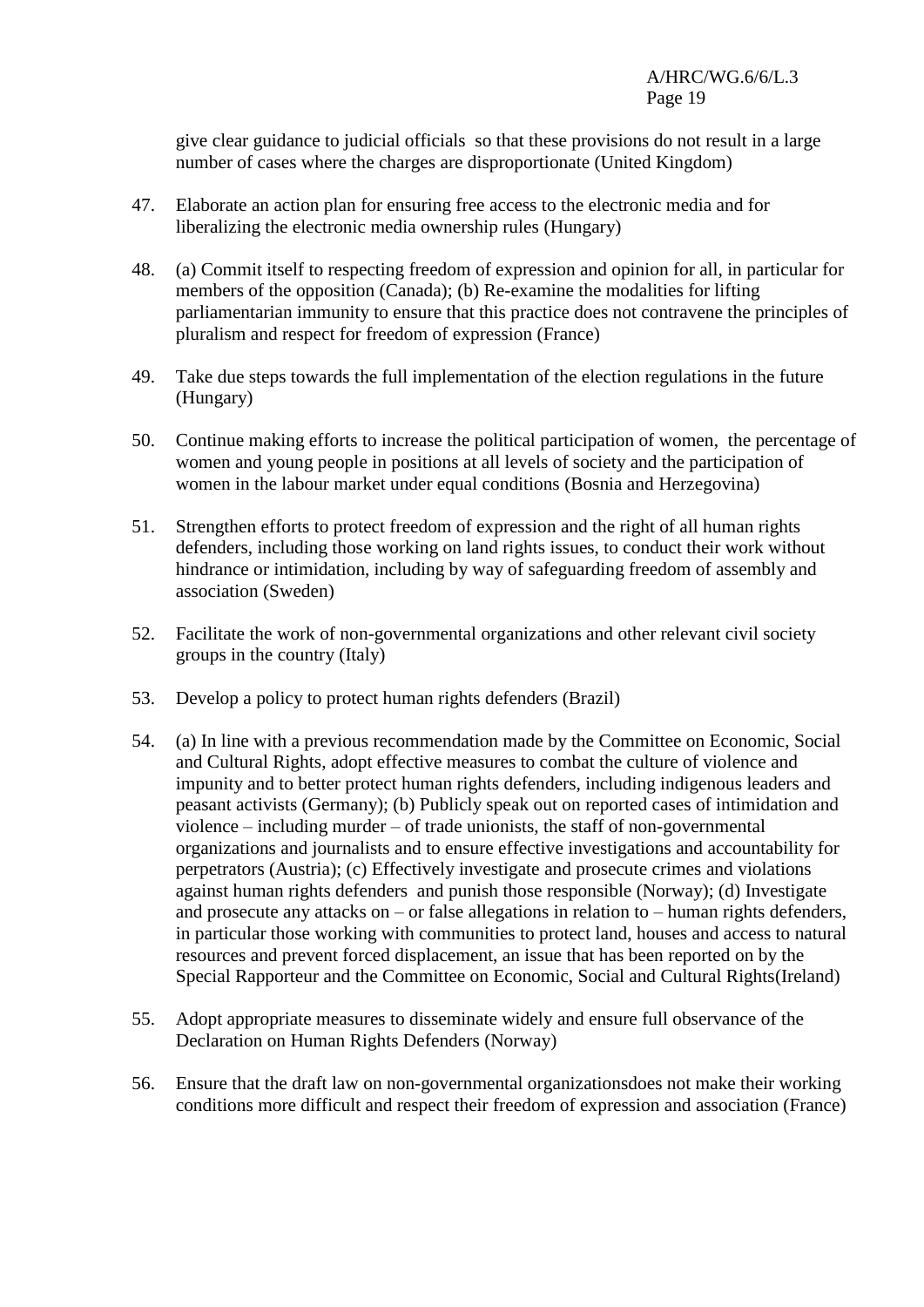- 57. Work towards a further reduction of the level of unemployment, including through the design and implementation of programmes of vocational training and retraining of its citizens and job creation (Belarus)
- 58. Take all necessary measures to ensure that the trade union rights of workers in Cambodia are fully respected and that trade unionists are able to exercise their activities in a climate free of intimidation and risk to their personal security and their lives (United States)
- 59. Establish labour courts in an effort to guarantee respect for worker rights and to provide legal and efficient solutions to labour disputes, and revise the law on trade unions (United States)
- 60. Intensify its engagement with the international community to share its experiences in strengthening good governance and the land reform programme with a view to effectively fulfilling the Government's duties with accountability and pursuing equitable and efficient management of the distribution and utilization of land (Myanmar)
- 61. Intensify efforts to promote fair access to land ownership and good governance, and continue reforms undertaken with the assistance of the international community, in particular the High Commissioner for Human Rights, to reinforce institutional capacities and achieve the enjoyment of full human rights by the population (Algeria)
- 62. Promote a legal framework that provides legal certainty in property matters, in particular land ownership and protection against forced evictions (Mexico)
- 63. Consider fostering policies on land use and urban-rural inequality and continue efforts to combat poverty (Brazil)
- 64. (a) Fully implement the 2001 land law and institute a moratorium on evictions until safeguards such as full compensation and access to basic services in resettlement areas can be guaranteed (Sweden); (b) Adopt a moratorium on eviction until measures are taken to guarantee effective implementation of the 2001 law on land property and to deal with this problem in a more humane and dignified manner (Switzerland); (c) Put an end to forced evictions, notably by improving the application of the land law of 2001, ensuring a better verification of land titles and guaranteeing strengthened protection of the population affected by the expropriations, which implies in particularl prior consultations, a search for alternative solutions to expropriations, offers of re-housing and appropriate compensation of evicted persons (France)
- 65. Continue to prioritize the issue of land evictions and to work with the Special Rapporteur to ensure an end to forced evictions and fulfil its obligations to respect and protect the human rights of all Cambodians, including individuals belonging to indigenous groups (Ireland)
- 66. (a) Undertake a transparent and fair process to determine the conditions and procedures of involuntary relocation (Canada); (b) Halt relocations of families to uninhabitable sites and consider evictions as a last recourse, as was requested by the Secretary-General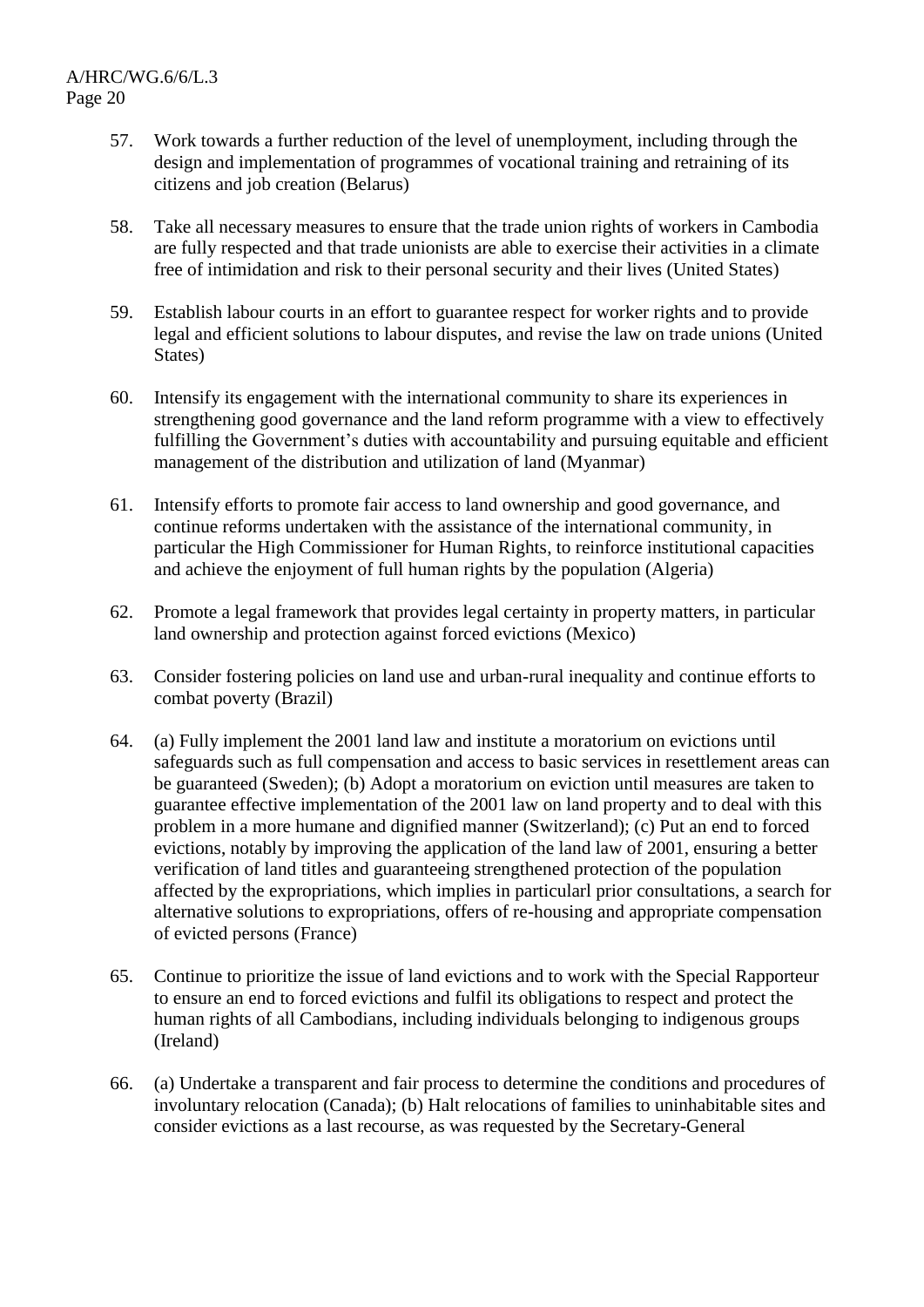(Germany); (c) Develop an effective, transparent and fair resettlement policy and process that is based on national consultations and international best practice and suspend all planned resettlements until this framework is in place (United Kingdom); (d) Increase efforts to ensure that evictions occur in compliance with the land law and that greater attention is paid to ensuring that communities relocated to resettlement sites have access to appropriate facilities, especially in urban areas (Australia); (e) Work to advance the legal and policy framework on evictions, expropriations and resettlements and to ensure that those resettled have access to the necessary facilities and support (New Zealand)

- 67. Adopt and implement a strict legislative framework on evictions and resettlement which ensures that evictions and relocations are legal, negotiated and fairly compensated (Austria)
- 68. Enter into a dialogue with the civil society concerned with a view to addressing incidents of unlawful land-grabbing and evictions (Netherlands)
- 69. Intensify programmes aimed at eradicating poverty and improving socio-economic indicators (Algeria)
- 70. Continue to implement its national strategy to reduce poverty, especially in rural areas, and to enhance the general standard of living of its citizens (Belarus)
- 71. Continue to implement strategies to reduce poverty and to improve and promote education (Angola)
- 72. Make it a priority in its future plans to improve the situation of certain vulnerable groups, such as women, particularly those in rural areas, children, and persons with disabilities (Algeria); take further measures to provide protection and assistance to vulnerable social groups, including the elderly, persons with disabilities, poor families, orphans and others (Belarus)
- 73. Promote and protect the rights of vulnerable peoples, the right to education and to right to development to bring down poverty in urban and rural areas simultaneously while maintaining peace, stability and protection of the environment (Lao People's Democratic Republic)
- 74. Close the so-called rehabilitation centres, where poor people living on the streets arrested in police operations are held, and pursue adequate social policies that address the problems of the concerned socially disadvantaged groups (Austria)
- 75. Ensure transparent management of oil, gas and mineral revenues to meet the social and economic rights of people living in Cambodia by adopting international best practice, in particular implementation of the Extractive Industries Transparency Initiative (Ireland)
- 76. Intensify its public expenditure on the implementation of economic, social and cultural rights (Netherlands); continue efforts in allocating more resources to ensure the betterment of economic and social rights of citizens, in particular in the areas of poverty reduction,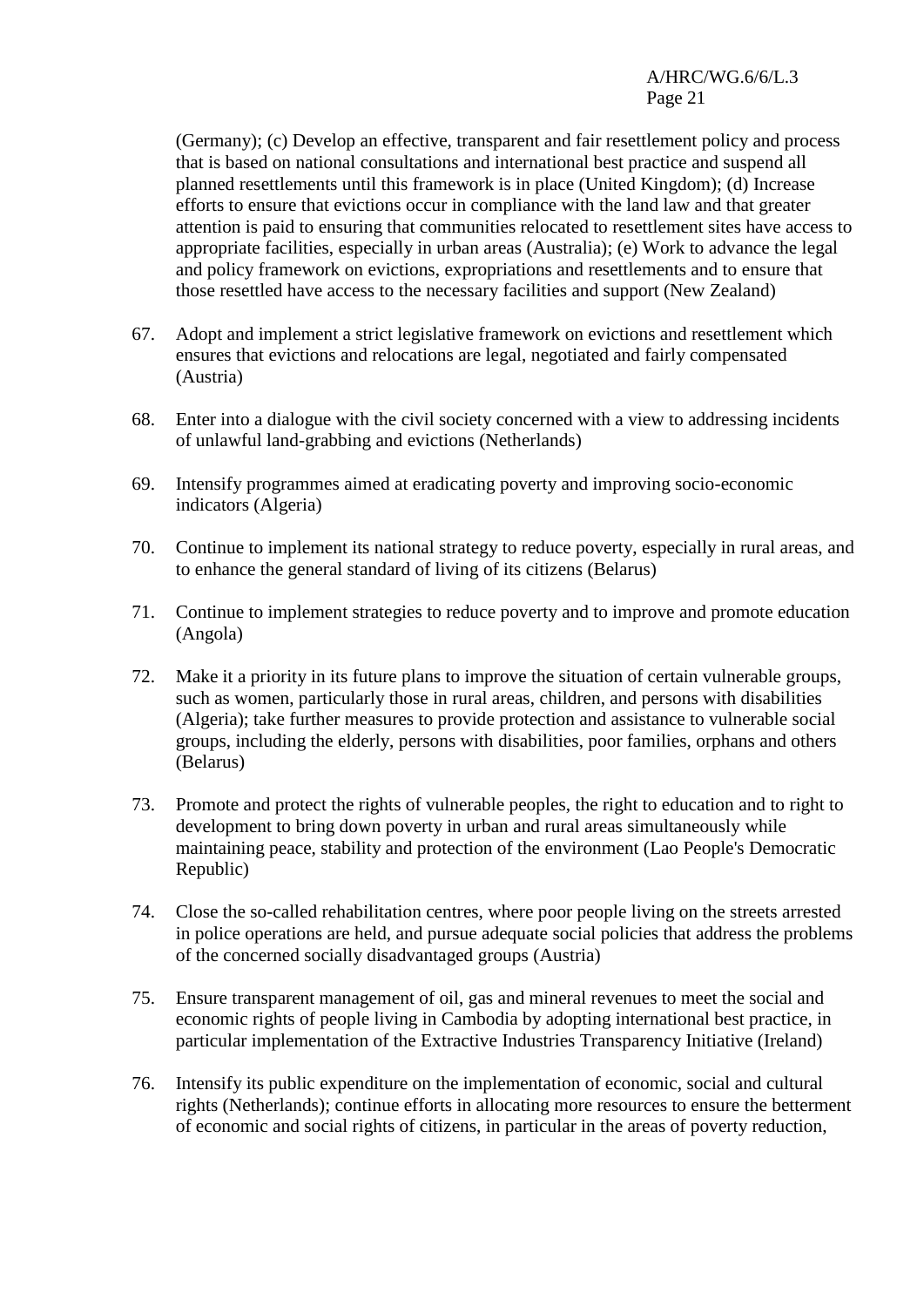urban-rural equality, education, public services, etc. (Viet Nam); carry out the necessary efforts to increase expenditures for social programmes, particularly relative to education and access to housing (Mexico); further increase its national spending on health and education sectors to meet the targets of the Millennium Development Goals (Azerbaijan)

- 77. Further strengthen the law reforms and policy aimed at protecting the people's rights and for the betterment of the poor and other disadvantaged groups (Viet Nam)
- 78. Stay steadfast in promoting adequate social policies that aim to achieve just distribution of wealth and social wellbeing of the population (Venezuela)
- 79. As recommended by the Committee on the Rights of the Childand the Committee on Economic, Social and Cultural Rights, intensify efforts to achieve better promotion and protection of the rights of the child (Algeria)
- 80. Continue the development of specific legislation to promote and protect the rights of the child, including civil society participation, preventive measures in education and reinsertion into society of minors in difficult situations (Spain)
- 81. Incorporate a legal definition of the child, a minimum age for criminal responsibility and sexual consent, and enforce the law on the minimum age of marriage, as recommended by the Committee on the Rights of the Child, and develop and implement national legislation which criminalizes and penalizes the distribution, sale and display of child pornography (Israel)
- 82. Continue to seek technical assistance in drafting legislation in the field of children's rights(Slovenia)
- 83. Strengthen its policy for the full guarantee of the rights of the child with attention to the implementation of the Guidelines for the Alternative Care of Children, in accordance with Council resolution 11/7 and General Assembly draft resolution A/C.3/64/L.50 (Brazil)
- 84. Ensure registration at birth of all children, including non-Khmer citizens born in Cambodia (Czech Republic)
- 85. Make primary education compulsory, and integrate the fight against illiteracy into the "Educational Strategic Plan" of the Government (Turkey)
- 86. Give more emphasis to the education sector to gradually transform to a quality and advanced education system since education is a vital tool for national development (Myanmar)
- 87. Through appropriate international assistance, seek to strengthen its educational system and education for all programmes, including for women and persons with disabilities (Philippines)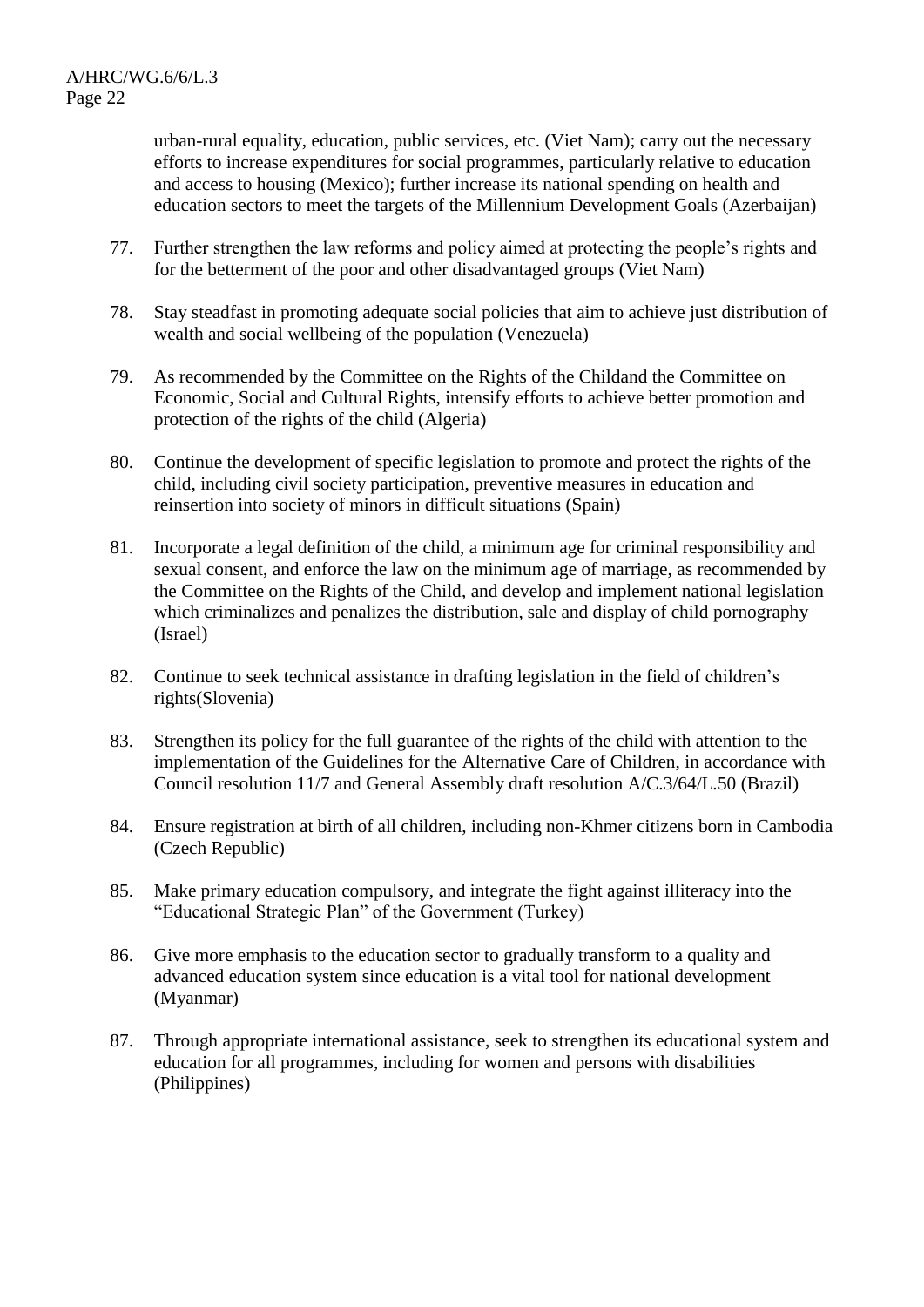- 88. Take additional measures to support access to education of minority children to help them to maintain and develop their own traditions and languages (Morocco)
- 89. Continue to strengthen the economic, political and social development with full participation of its population (Lao People's Democratic Republic)
- 90. Continue to cooperate with the United Nations and other international organizations to strengthen human rights in Cambodia (Lao People's Democratic Republic); Elaborate an effective mechanism to facilitate cooperation with the relevant institutions of the United Nations (Hungary)
- 91. (a) Continue to cooperate and seek technical assistance, if and where necessary, in improving democracy and ensuring the protection and promotion of the human rights of all Cambodians (Pakistan); (b) Cooperate with and seek the support of the international community in devising its plans and strategies and in the area of capacity-building to be able to implement them (Egypt); (c) Continue its positive efforts in fighting poverty, with the assistance of international community, in particular the more developed countries, which should redouble cooperation with this small developing country (Cuba); (d) Continue to put in place with international assistance effective programs aimed at reducing poverty, especially in the rural areas which host 80 percent of the whole population (Azerbaijan); (e) Strengthen its partnership with the international community with a view to improving public health of the country (Angola)

84. The response of Cambodia to these recommendations will be included in the outcome report adopted by the Human Rights Council at its thirteenth session.

85. All conclusions and/or recommendations contained in the present report reflect the position of the submitting State(s) and /or the State under review thereon. They should not be construed as endorsed by the Working Group as a whole.